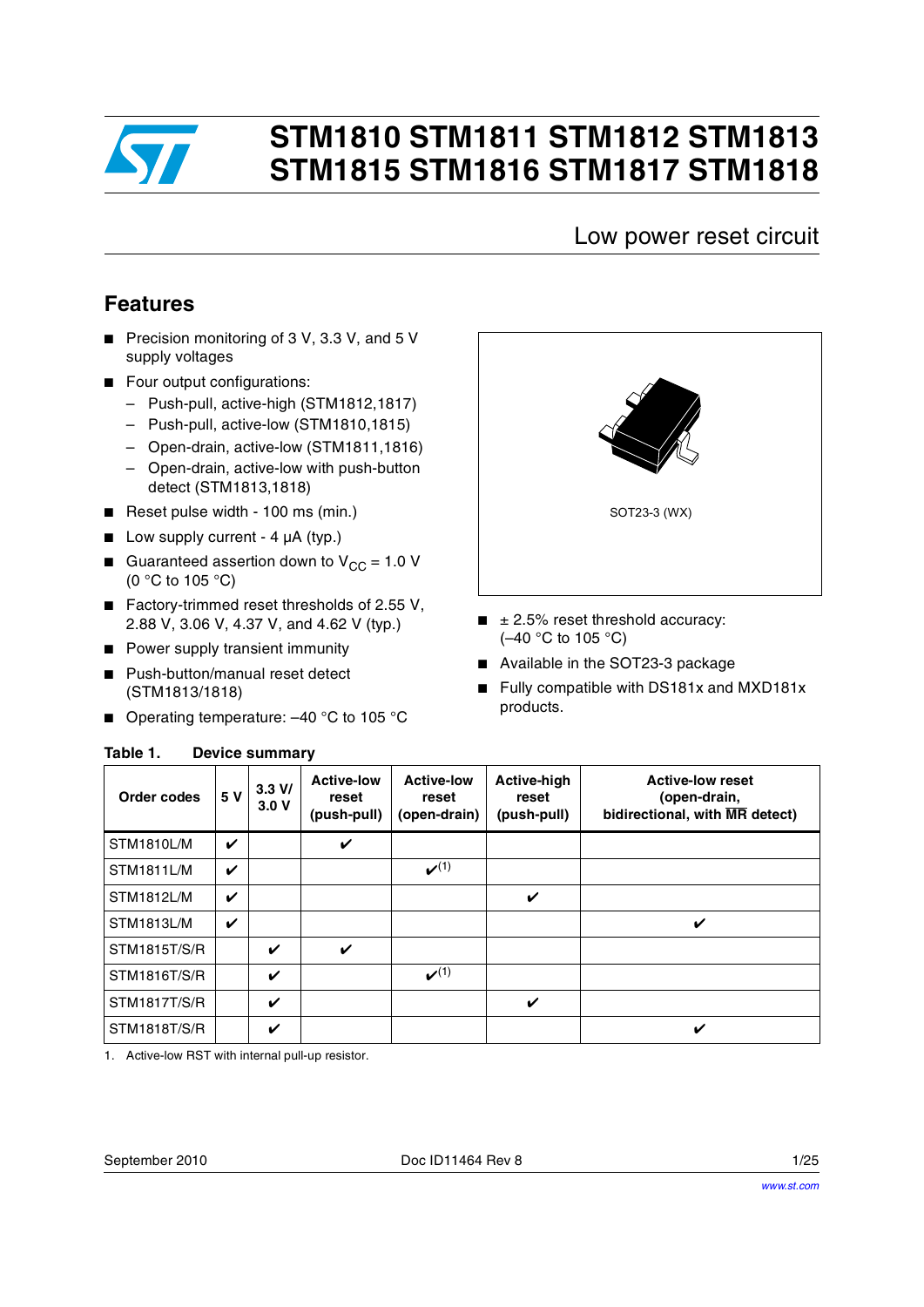# **Contents**

| $\blacksquare$ |     |       |                                                                                                  |  |
|----------------|-----|-------|--------------------------------------------------------------------------------------------------|--|
|                | 1.1 |       |                                                                                                  |  |
|                | 1.2 |       |                                                                                                  |  |
|                |     | 1.2.1 |                                                                                                  |  |
|                |     | 1.2.2 |                                                                                                  |  |
|                |     | 1.2.3 |                                                                                                  |  |
|                |     | 1.2.4 | Active-low $\overline{\text{RST}}$ output (open-drain with internal 5.5 k $\Omega$ pull-up) with |  |
|                |     | 1.2.5 |                                                                                                  |  |
|                |     | 1.2.6 |                                                                                                  |  |
| $\mathbf{2}$   |     |       |                                                                                                  |  |
|                | 2.1 |       |                                                                                                  |  |
|                | 2.2 |       |                                                                                                  |  |
|                | 2.3 |       | Interfacing to bidirectional microcontrollers (MCU's)  9                                         |  |
|                | 2.4 |       |                                                                                                  |  |
|                | 2.5 |       |                                                                                                  |  |
| 3              |     |       | Typical operating characteristics  13                                                            |  |
| 4              |     |       |                                                                                                  |  |
| 5              |     |       |                                                                                                  |  |
| 6              |     |       |                                                                                                  |  |
|                | 6.1 |       |                                                                                                  |  |
| $\overline{7}$ |     |       |                                                                                                  |  |
| 8              |     |       |                                                                                                  |  |

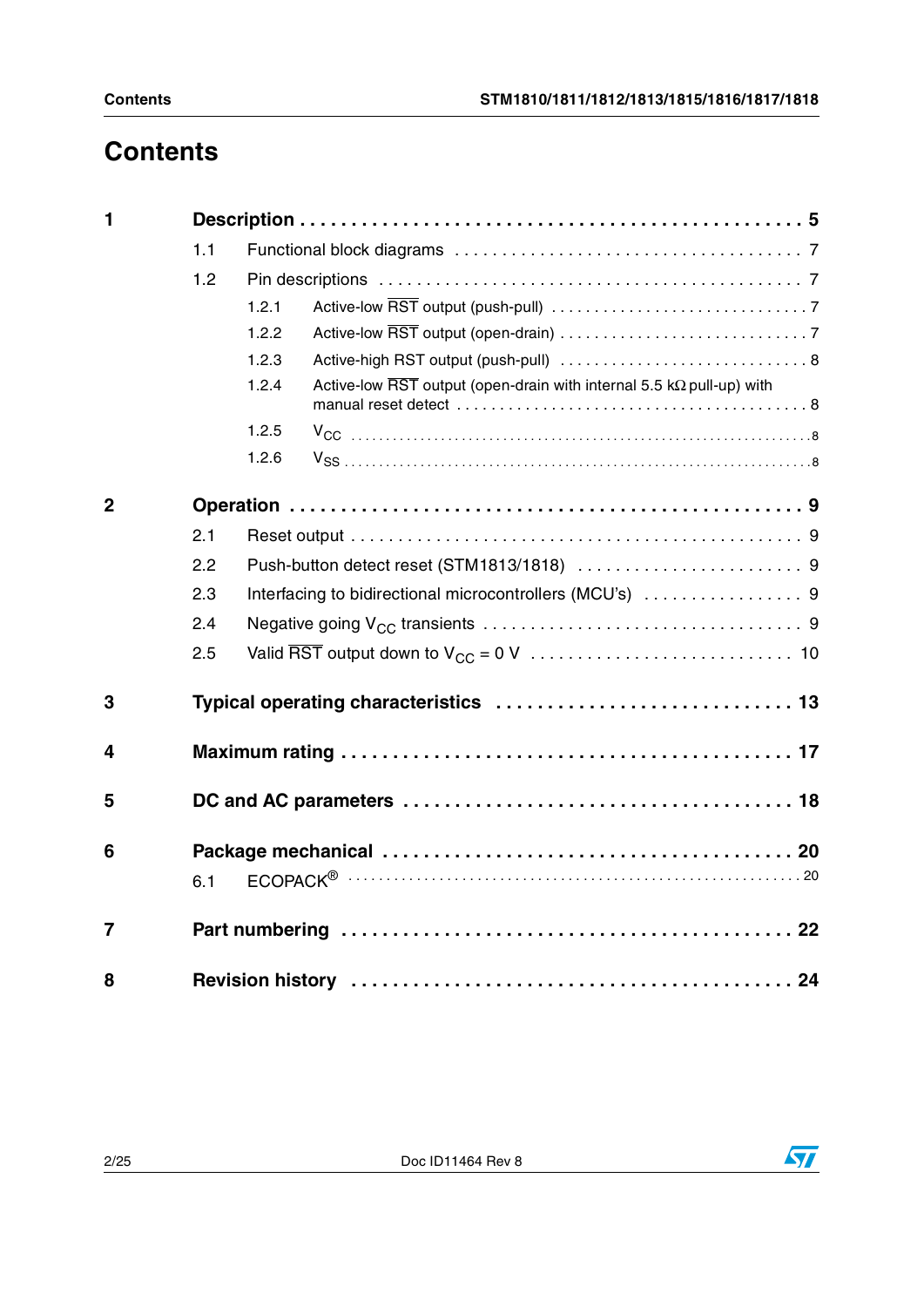# **List of tables**

| Table 1.  |                                                                     |  |
|-----------|---------------------------------------------------------------------|--|
| Table 2.  |                                                                     |  |
| Table 3.  |                                                                     |  |
| Table 4.  |                                                                     |  |
| Table 5.  |                                                                     |  |
| Table 6.  |                                                                     |  |
| Table 7.  |                                                                     |  |
| Table 8.  |                                                                     |  |
| Table 9.  |                                                                     |  |
| Table 10. | SOT23-3 - 3-lead small outline transistor package mechanical data21 |  |
| Table 11. |                                                                     |  |
| Table 12. |                                                                     |  |
| Table 13. |                                                                     |  |
|           |                                                                     |  |

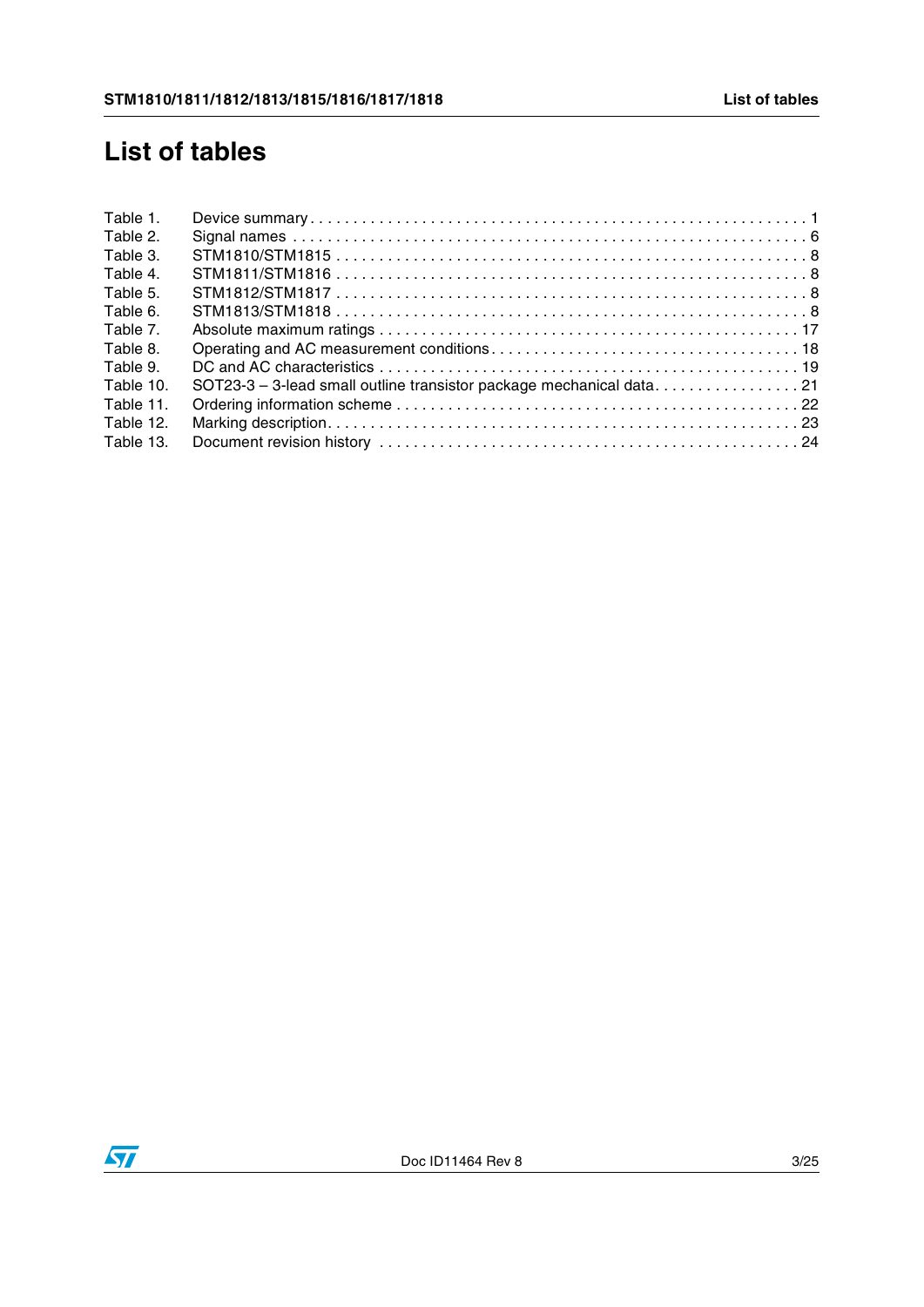# **List of figures**

| Figure 1.  |                                                                                    |
|------------|------------------------------------------------------------------------------------|
| Figure 2.  |                                                                                    |
| Figure 3.  |                                                                                    |
| Figure 4.  |                                                                                    |
| Figure 5.  |                                                                                    |
| Figure 6.  | Open-drain, active-low output (bidirectional, manual reset detect, STM1813/1818) 7 |
| Figure 7.  |                                                                                    |
| Figure 8.  | Push-button manual reset with MR detect (STM1813/1818)  10                         |
| Figure 9.  | Manual reset timing diagram, switch bounce/debounce (STM1813/1818). 11             |
| Figure 10. | Interfacing MCUs with bidirectional reset pins (RST, open-drain, STM1811/1816) 11  |
| Figure 11. |                                                                                    |
| Figure 12. |                                                                                    |
| Figure 13. |                                                                                    |
| Figure 14. |                                                                                    |
| Figure 15. |                                                                                    |
| Figure 16. |                                                                                    |
| Figure 17. |                                                                                    |
| Figure 18. |                                                                                    |
| Figure 19. | Max. transient duration NOT causing reset pulse vs. reset threshold overdrive. 16  |
| Figure 20. |                                                                                    |
| Figure 21. |                                                                                    |

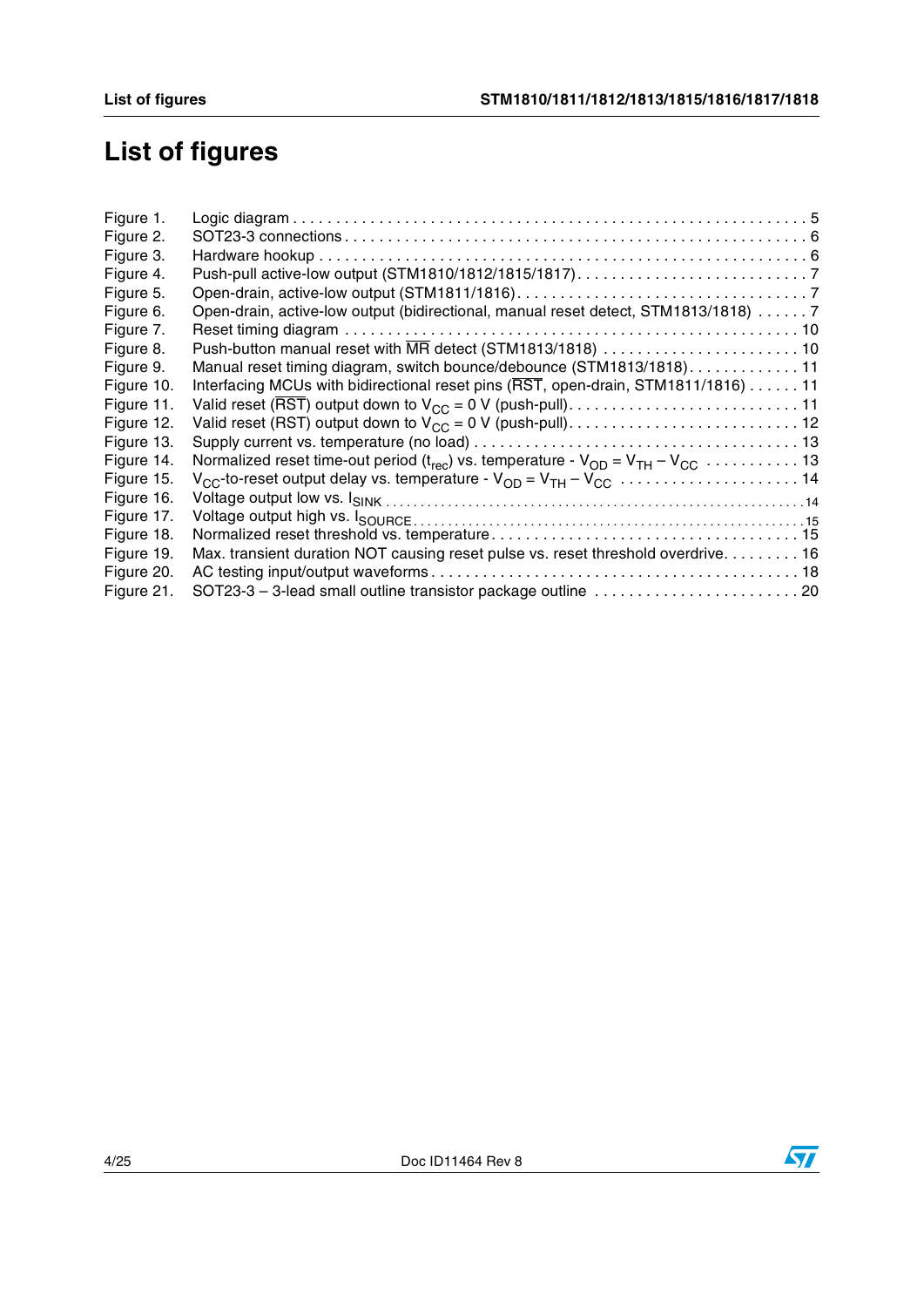## <span id="page-4-0"></span>**1 Description**

STM181x devices are low power reset devices used to monitor power supplies for microcontrollers. They perform a single function: asserting a reset signal whenever  $V_{CC}$ supply voltage drops below a preset value and keeping it asserted until  $V_{CC}$  has risen above the preset threshold for a minimum period of time  $(t_{rec})$ . They provide excellent circuit reliability without additional external components when used with +3.0 V / +3.3 V (STM1815–STM1818), and +5 V (STM1810–STM1813) power supply systems.

A precision voltage reference and comparator monitors the  $V_{CC}$  input for an out-of-tolerance condition. When an invalid  $V_{CC}$  condition occurs, the reset output ( $\overline{RST}$ ) is forced low (or high in the case of RST) and remains asserted for  $t_{rec}$  after  $V_{CC}$  rises above the reset threshold. The STM1813/1818 also keep reset asserted for  $t_{rec}$  after the output is momentarily pulled to ground by an external push-button switch.

The STM1812 and STM1817 have an active-high, push-pull output. The STM1810 and STM1815 (push-pull) and STM1811, STM1813, STM1816, and STM1818 (open-drain) have an active-low RST output. The open-drain devices (STM1811 / STM1813 / STM1816 / STM1818) also have an internal pull-up resistor to  $V_{CC}$ . The STM1813 and STM1818 feature a debounced manual reset feature that asserts a reset if the RST pin is pulled low for more than 1.5  $\mu$ s. When used to initiate manual reset,  $\overline{\text{RST}}$  debounces signals from devices such as mechanical switches. For devices with this feature, the release of the external switch triggers the reset period.

The STM181x devices are guaranteed to output the correct logic state for  $V_{CC}$  down to 1.0 V (0 °C to +105 °C). They also provide a reset comparator designed to ignore fast transients on  $V_{CC}$ .

Reset thresholds are available between +2.55 V and +4.62 V. These small, low power devices are ideal for use in portable equipment. All are available in the space-saving 3-pin SOT23 package, and are specified from –40 °C to +105 °C.



<span id="page-4-1"></span>**Figure 1. Logic diagram**

1. For STM1812, STM1817.

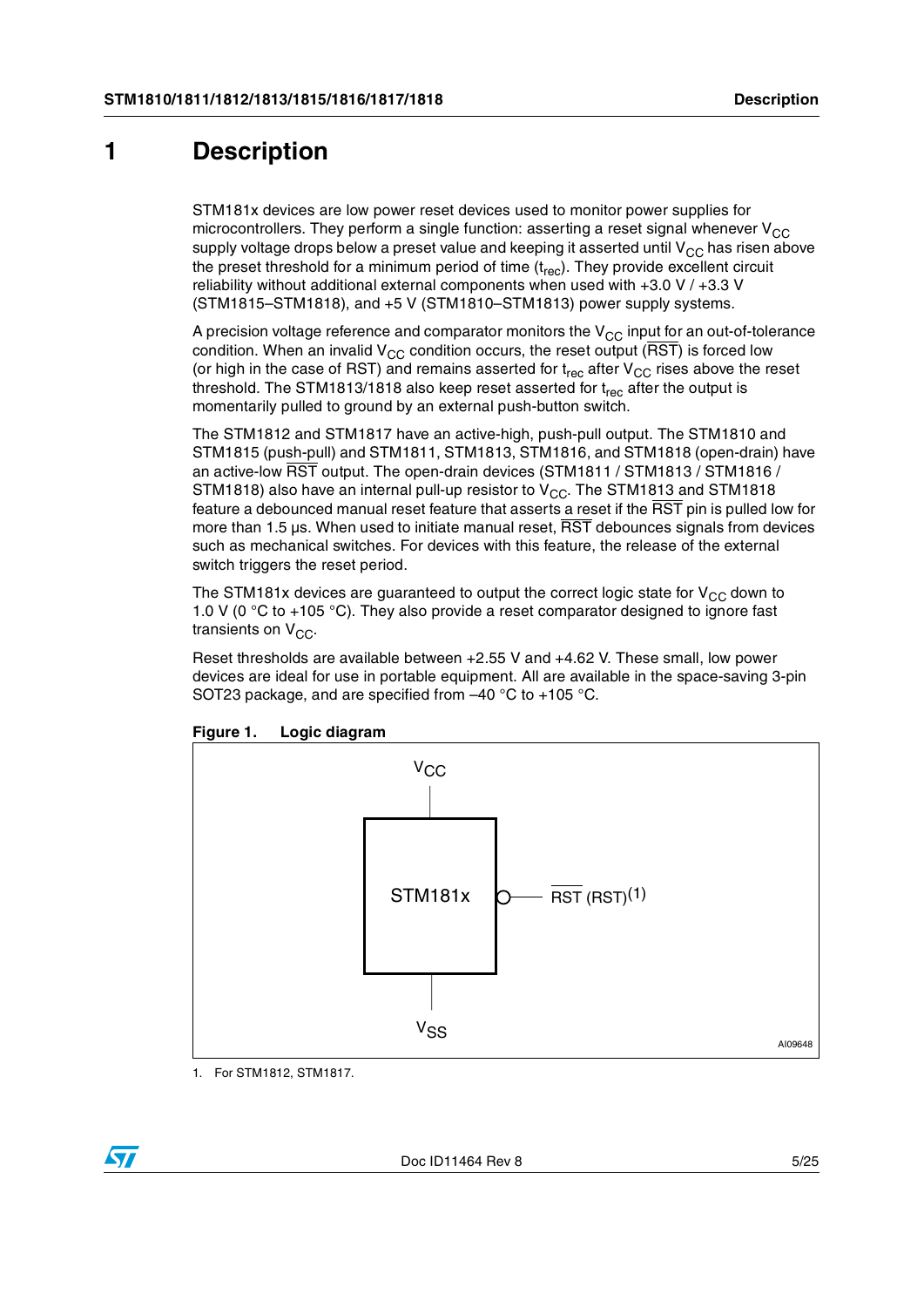| IUNIV L.                   | OIYHAI HAIHUJ                                        |
|----------------------------|------------------------------------------------------|
| Symbol                     | <b>Description</b>                                   |
| $\mathsf{V}_{\mathsf{SS}}$ | Ground                                               |
| <b>RST</b>                 | Active-low reset output                              |
| $RST^{(1)}$                | Active-high reset output                             |
| $\rm v_{cc}$               | Supply voltage and input for reset threshold monitor |

#### <span id="page-5-0"></span>Table 2 **Table 2. Signal names**

1. For STM1812, STM1817.

### <span id="page-5-1"></span>**Figure 2. SOT23-3 connections**



2. RST for STM1812 and STM1817.

<span id="page-5-2"></span>



1. RST for STM1812 and STM1817 (see *Table 1*).

2. Only valid for STM1813 and STM1818.

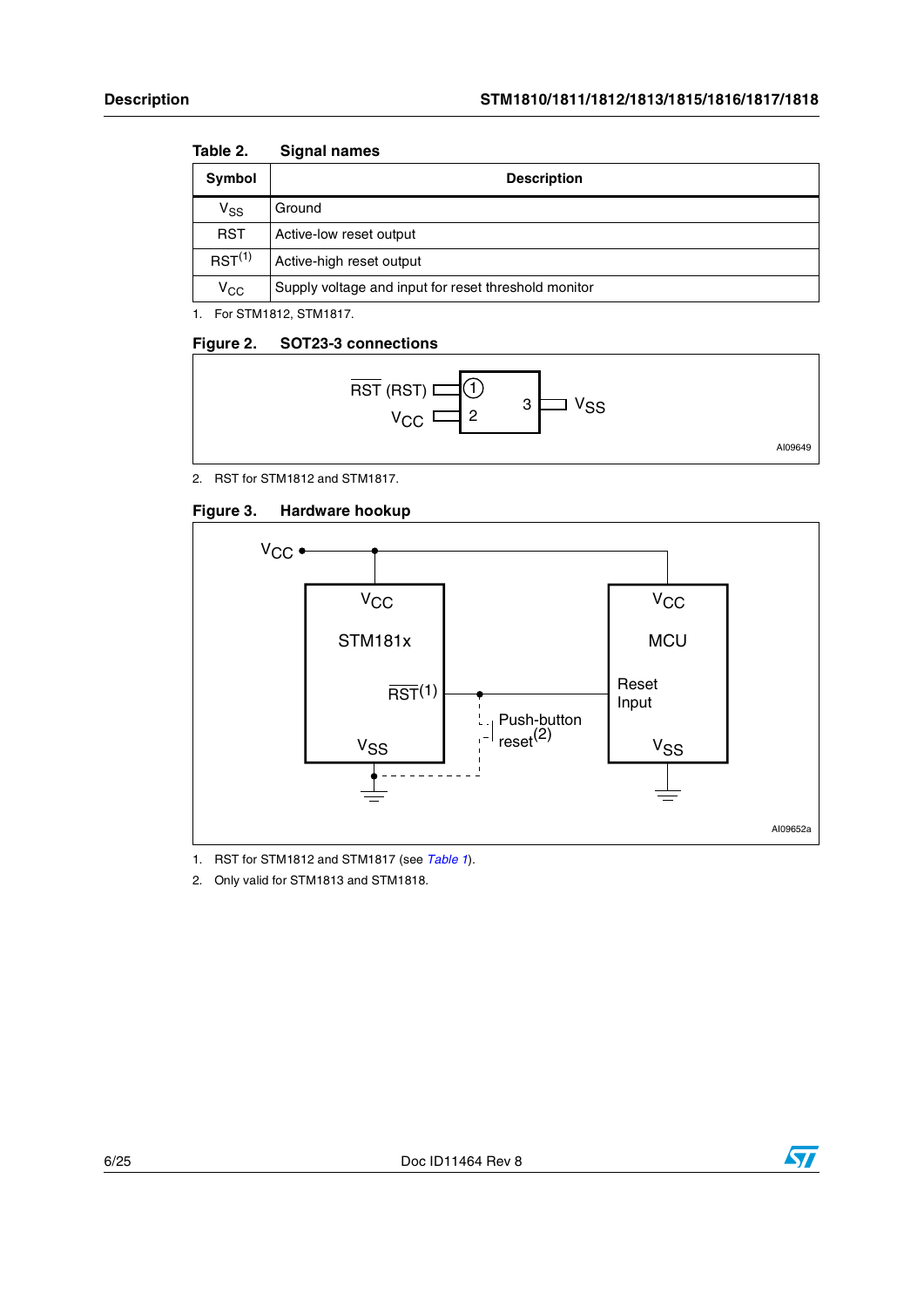### <span id="page-6-0"></span>**1.1 Functional block diagrams**

<span id="page-6-4"></span>**Figure 4. Push-pull active-low output (STM1810/1812/1815/1817)**



1. RST for STM1812 and STM1817.

<span id="page-6-5"></span>



1. 5.5 k $\Omega$  internal pull-up resistor.

<span id="page-6-6"></span>



1. 5.5 kΩ internal pull-up resistor.

## <span id="page-6-1"></span>**1.2 Pin descriptions**

See *[Figure 1](#page-4-1)* and *[Table 2](#page-5-0)* for a brief overview of the signals connected to this device.

### <span id="page-6-2"></span>**1.2.1 Active-low RST output (push-pull)**

Pulses low when  $V_{CC}$  drops below  $V_{RST}$ , and stays low as long as  $V_{CC}$  is below the reset threshold. It remains low for  $t_{rec}$  after  $V_{CC}$  rises above the reset threshold.

### <span id="page-6-3"></span>**1.2.2 Active-low RST output (open-drain)**

Pulses low when  $V_{CC}$  drops below  $V_{RST}$ , and stays low as long as  $V_{CC}$  is below the reset threshold. It remains low for t<sub>rec</sub> after V<sub>CC</sub> rises above the reset threshold. RST output has an internal 5.5 kΩ pull-up resistor.



Doc ID11464 Rev 8 7/25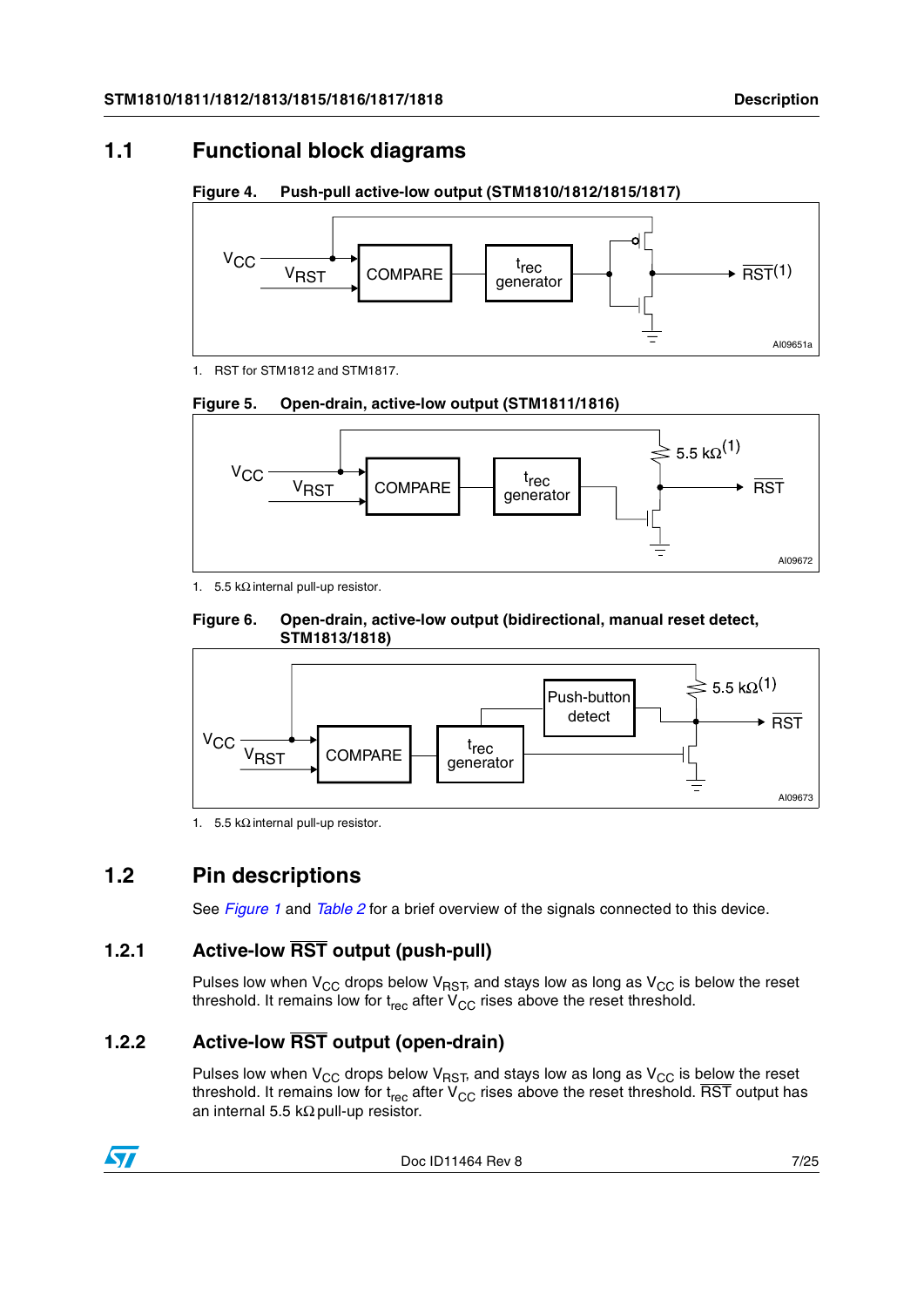### <span id="page-7-0"></span>**1.2.3 Active-high RST output (push-pull)**

Pulses high when  $\rm V_{CC}$  drops below  $\rm V_{RST}$ , and stays high as long as  $\rm V_{CC}$  is below the reset threshold. It remains high for  ${\rm t_{rec}}$  after  ${\rm V_{CC}}$  rises above the reset threshold.

### <span id="page-7-1"></span>**1.2.4 Active-low RST output (open-drain with internal 5.5 k**Ω **pull-up) with manual reset detect**

Pulses low when V<sub>CC</sub> drops below V<sub>RST</sub>, or  $\overline{\text{RST}}$  is externally pulled low for at least 1.5 µs. It remains low for t $_{\text{PBRST}}$  after  $V_{\text{CC}}$  rises above the reset threshold, or after the external manual reset is released (see *[Figure 9](#page-10-0)*). RST output has an internal 5.5 kΩ pull-up resistor.

### <span id="page-7-2"></span>1.2.5 V<sub>CC</sub>

Supply voltage and input for  $V_{RST}$  comparator.

### <span id="page-7-3"></span> $1.2.6$   $V_{SS}$

Ground, is the reference for the power supply. It must be connected to the system ground.

| Pin | <b>Name</b>                | <b>Function</b>                                      |
|-----|----------------------------|------------------------------------------------------|
|     | $\overline{RST}$           | Active-low reset output (push-pull)                  |
| 2   | $V_{CC}$                   | Supply voltage and input for reset threshold monitor |
| 3   | $\mathsf{V}_{\mathsf{SS}}$ | Ground                                               |

#### <span id="page-7-4"></span>Table 3. **Table 3. STM1810/STM1815**

#### <span id="page-7-5"></span>Table 4. **Table 4. STM1811/STM1816**

| Pin            | <b>Name</b>     | <b>Function</b>                                                                    |
|----------------|-----------------|------------------------------------------------------------------------------------|
|                | <b>RST</b>      | Active-low reset output (open-drain, with internal 5.5 $k\Omega$ pull-up resistor) |
| $\overline{c}$ | $V_{CC}$        | Supply voltage and input for reset threshold monitor                               |
| 3              | ۷ <sub>SS</sub> | Ground                                                                             |

#### <span id="page-7-6"></span>Table 5. **Table 5. STM1812/STM1817**

| Pin | <b>Name</b>  | <b>Function</b>                                      |
|-----|--------------|------------------------------------------------------|
|     | <b>RST</b>   | Active-high reset output (push-pull)                 |
| 2   | $V_{\rm CC}$ | Supply voltage and input for reset threshold monitor |
| 3   | Vss          | Ground                                               |

#### <span id="page-7-7"></span>Table 6. **Table 6. STM1813/STM1818**

| Pin | Name            | <b>Function</b>                                                                                                    |
|-----|-----------------|--------------------------------------------------------------------------------------------------------------------|
|     | <b>RST</b>      | Active-low reset output (open-drain, with internal 5.5 $k\Omega$ pull-up) with push-<br>button/manual reset detect |
| 2   | $\rm v_{cc}$    | Supply voltage and input for reset threshold monitor                                                               |
| 3   | V <sub>SS</sub> | Ground                                                                                                             |

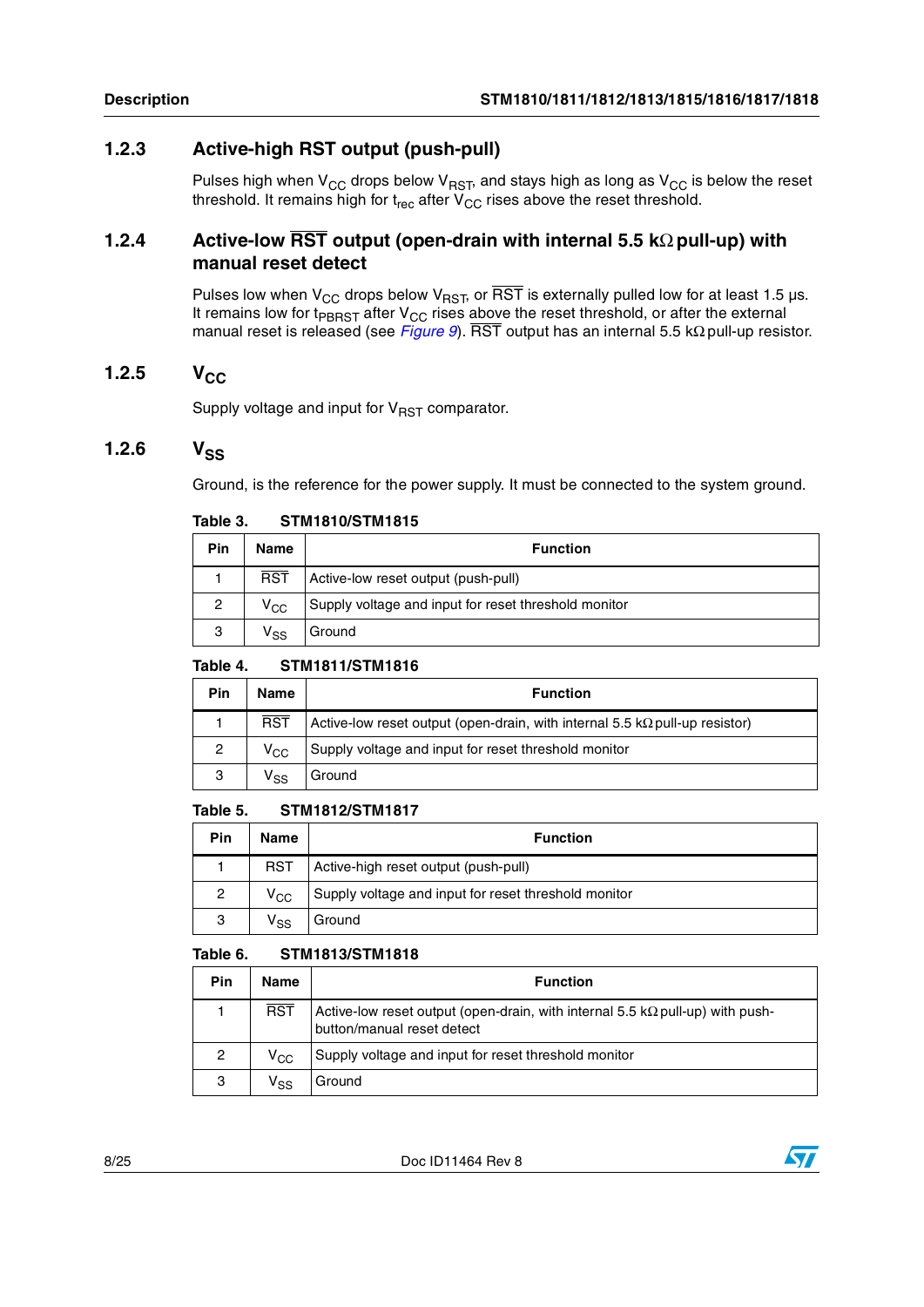## <span id="page-8-0"></span>**2 Operation**

### <span id="page-8-1"></span>**2.1 Reset output**

The STM181x asserts a reset signal to the microcontroller (MCU) whenever  $V_{CC}$  goes below the reset threshold (V<sub>RST</sub>), and is guaranteed valid down to V<sub>CC</sub> = 1.0 V (0 °C to 105 °C). A microcontroller's (MCU) reset input starts the MCU in a known state. The STM1810 - STM1813/ STM1815 - STM1818 low power reset circuits assert reset to prevent code-execution errors during power-up, power-down, and brownout conditions (*[Figure 7](#page-9-1)*).

During power-up, once  $V_{CC}$  exceeds the reset threshold an internal timer keeps  $\overline{RST}$  low for the reset time-out period,  $t_{rec}$ . After this interval,  $\overline{\text{RST}}$  returns high.

If  $V_{CC}$  drops below the reset threshold,  $\overline{RST}$  goes low. Each time  $\overline{RST}$  is asserted, it stays low for at least the reset time-out period. Any time  $V_{CC}$  goes below the reset threshold, the internal timer clears. The reset timer starts when  $V_{CC}$  returns above the reset threshold. Reset  $t_{rec}$  is also triggered by an externally initiated rising edge on the  $\overline{\text{RST}}$  pin (STM1813/STM1818), following a low signal of 1.5 µs minimum duration.

### <span id="page-8-2"></span>**2.2 Push-button detect reset (STM1813/1818)**

Many systems require push-button reset capability (*[Figure 8](#page-9-2)*), allowing the user or external logic circuitry to initiate reset. On the STM1813/STM1818, a logic low on RST held for greater than 1.5 us asserts a reset. RST deasserts following a 100 ms minimum reset timeout delay  $(t_{rec})$ . A manual reset input shorter than 1.5 µs may release RST without the 100 ms minimum reset time-out delay. To facilitate use with mechanical switches, the STM1813/STM1818 contain internal debounce circuitry. A debounced waveform is shown in *[Figure 9](#page-10-0)* The RST output has an internal 5.5 kΩ pull-up resistor.

### <span id="page-8-3"></span>**2.3 Interfacing to bidirectional microcontrollers (MCU's)**

As the RST output on the STM1811/STM1816 is open-drain, these devices interface easily with MCU's that have bidirectional reset pins. Connecting the  $\mu$ P supervisor's reset ( $\overline{\text{RST}}$ ) output directly to the microcontroller's reset (RST) pin allows either device to assert reset (*[Figure 10](#page-10-1)*). No external pull-up resistor is required, as it is within the STM1811/STM1816.

## <span id="page-8-4"></span>**2.4** Negative going V<sub>CC</sub> transients

The STM181x are relatively immune to negative-going V<sub>CC</sub> transients (glitches). *[Figure 19](#page-15-0)* shows typical transient duration versus reset comparator overdrive (for which the STM181x will NOT generate a reset pulse). The graph was generated using a negative pulse applied to  $V_{CC}$  starting at 0.5 V above the actual reset threshold and ending below it by the magnitude indicated (comparator overdrive). The graph indicates the maximum pulse width a negative  $V_{CC}$  transient can have without causing a reset pulse. As the magnitude of the transient increases (further below the threshold), the maximum allowable pulse width decreases. Any combination of duration and overdrive which lies under the curve will NOT generate a reset signal. Typically, a  $V_{CC}$  transient that goes 100 mV below the reset threshold and lasts 20 µs or less will not cause a reset pulse. A 0.1 µF bypass capacitor mounted as close as possible to the  $V_{CC}$  pin provides additional transient immunity.

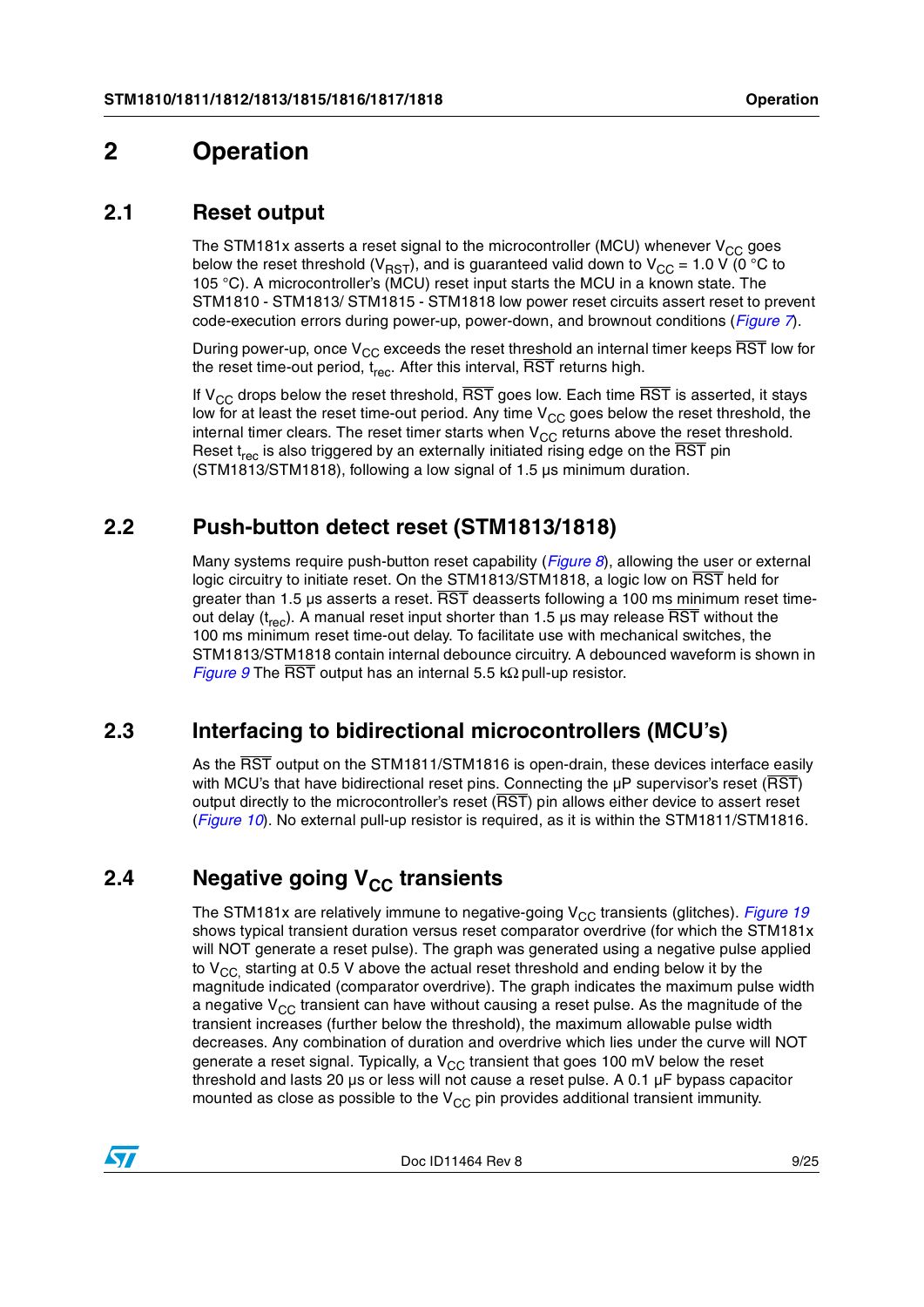## <span id="page-9-0"></span>2.5 Valid  $\overline{\text{RST}}$  output down to  $V_{CC} = 0$  V

When  $V_{CC}$  falls below 1 V, the  $\overline{RST}$  output no longer sinks current, but becomes an open circuit. In most systems this is not a problem, as most MCUs do not operate below 1 V. However, in applications where  $\overline{\text{RST}}$  output must be valid down to 0 V, a pull-down resistor may be added to hold the RST output low (see *[Figure 11](#page-10-2)*). This resistor must be large enough to not load the  $\overline{\text{RST}}$  output, and still be small enough to pull the output to ground. A 100 kΩ resistor is recommended.

*Note:* The same situation applies for the active-high RST of the STM1810/1812. A 100 kΩ pull-up *resistor to V<sub>CC</sub> should be used if RST must remain valid for V<sub>CC</sub> < 1.0 V.* 



### <span id="page-9-1"></span>**Figure 7. Reset timing diagram**

1. RST for STM1812 and STM1817.

<span id="page-9-2"></span>



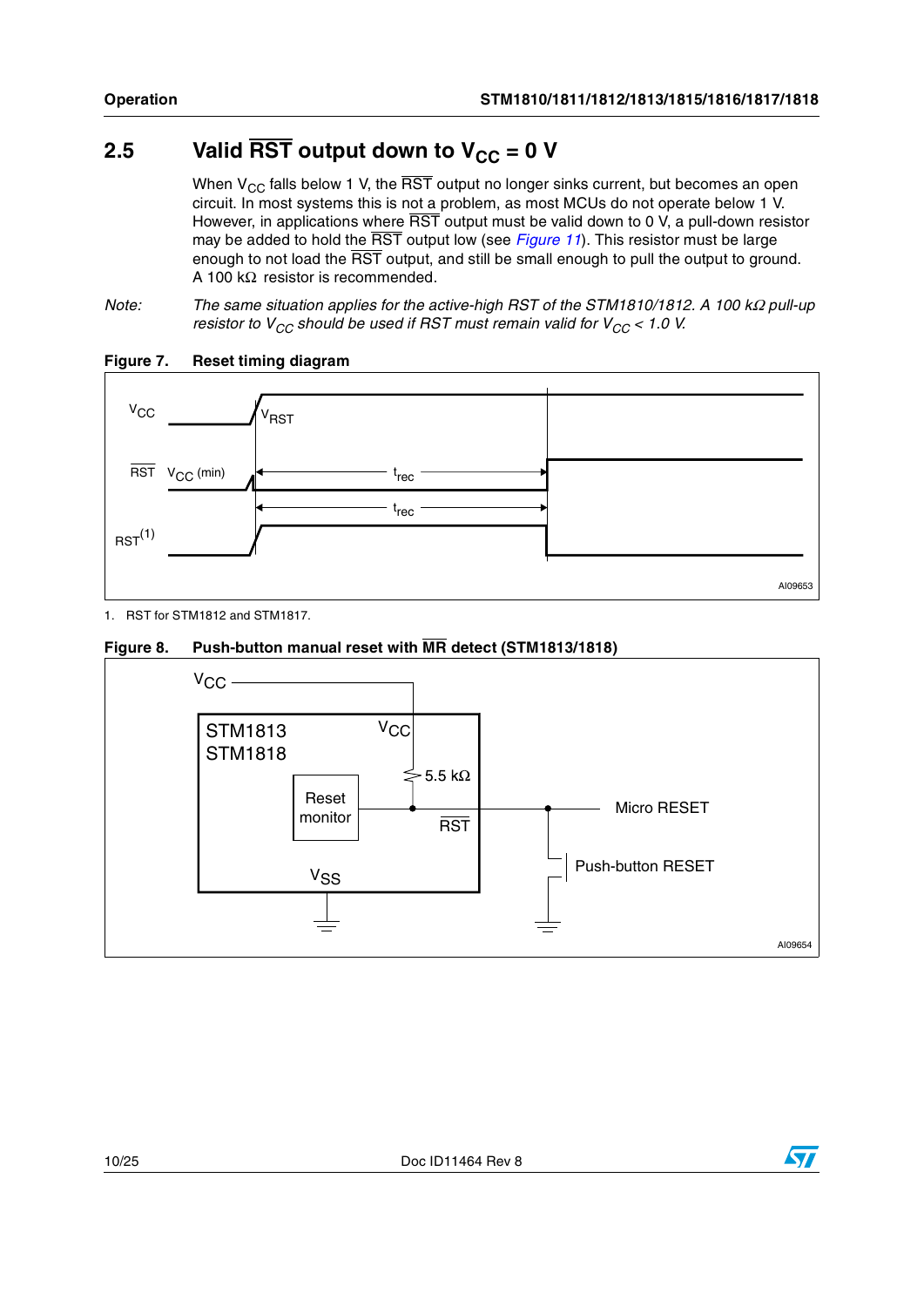

<span id="page-10-0"></span>**Figure 9. Manual reset timing diagram, switch bounce/debounce (STM1813/1818)**

<span id="page-10-1"></span>



<span id="page-10-2"></span>Figure 11. Valid reset ( $\overline{\text{RST}}$ ) output down to V<sub>CC</sub> = 0 V (push-pull)



1. ~100 kΩ resistor recommended.

 $\sqrt{2}$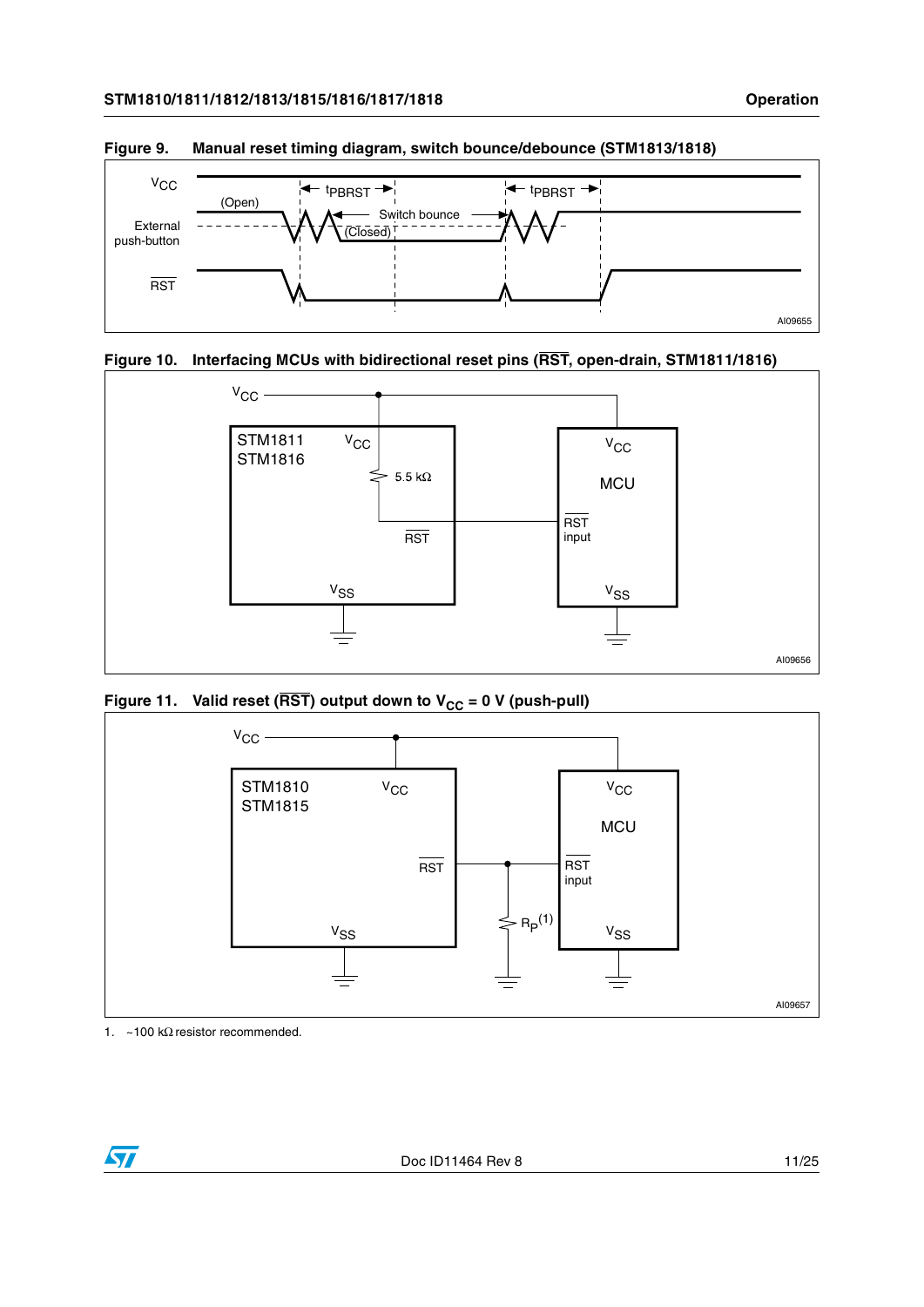

<span id="page-11-0"></span>Figure 12. Valid reset (RST) output down to  $V_{CC} = 0$  V (push-pull)

1. ~100 k $\Omega$  resistor recommended.

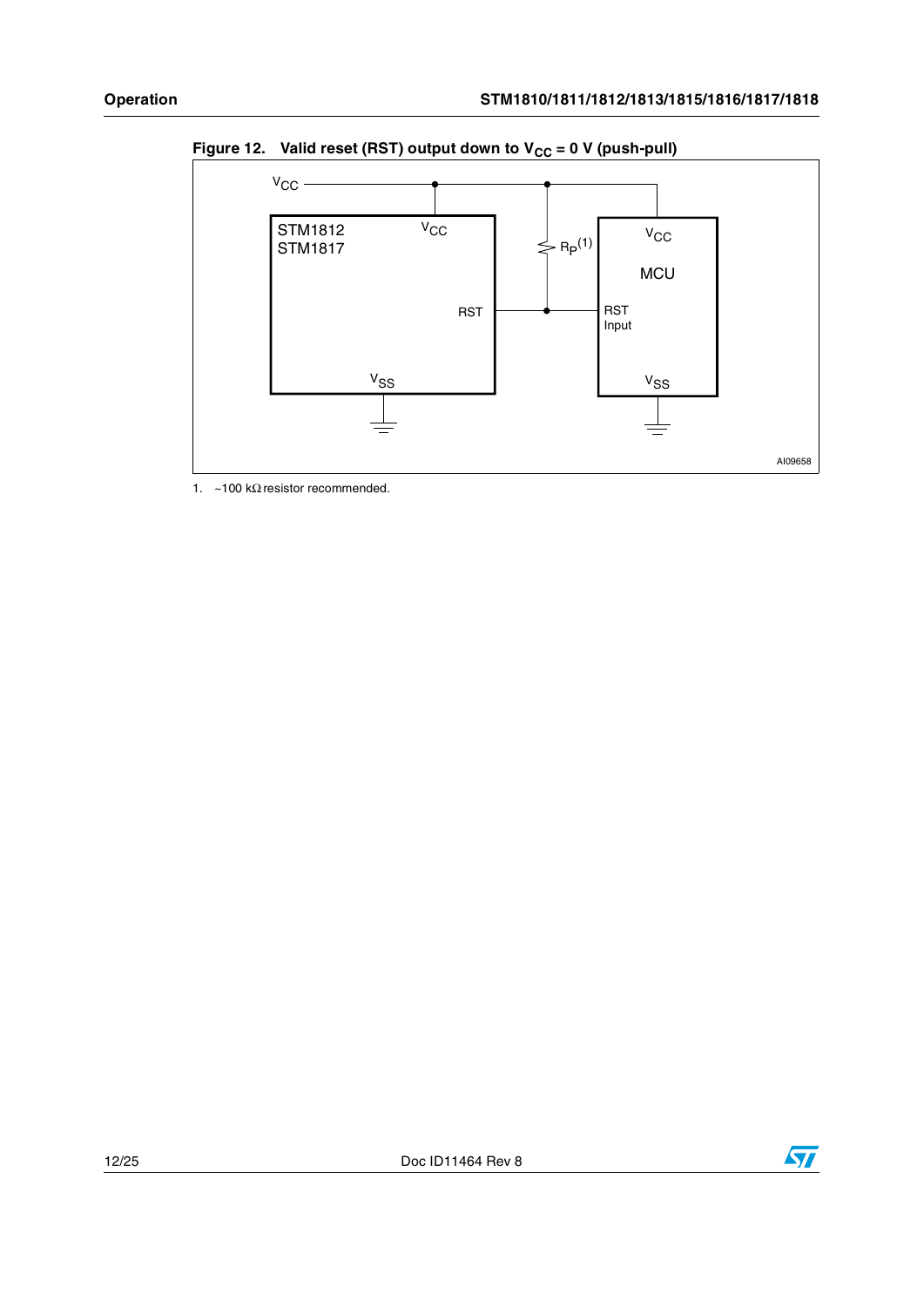## <span id="page-12-0"></span>**3 Typical operating characteristics**

Typical values are at  $T_A = 25$  °C.



<span id="page-12-1"></span>**Figure 13. Supply current vs. temperature (no load)**

<span id="page-12-2"></span>



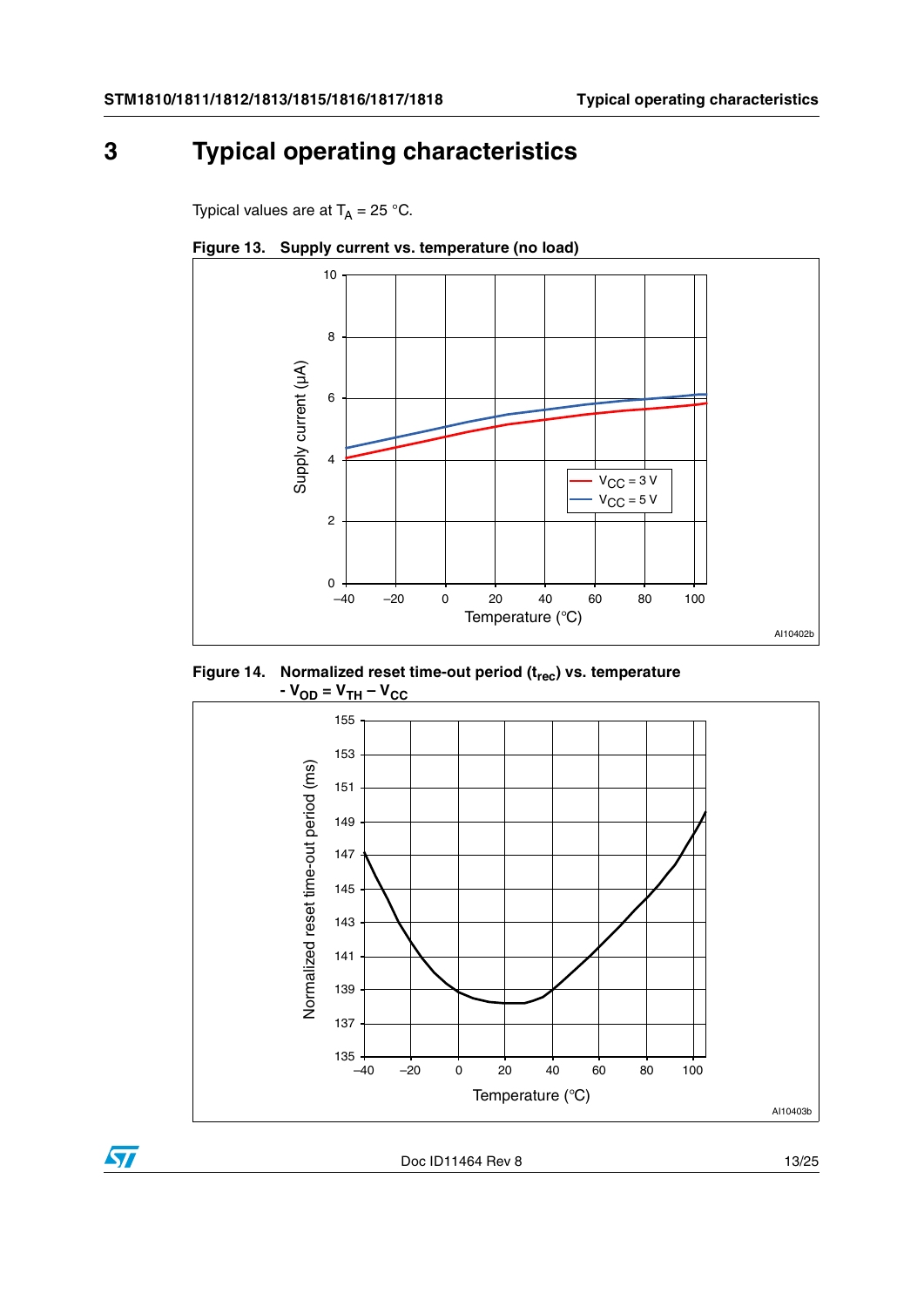

<span id="page-13-0"></span>Figure 15.  $V_{CC}$ -to-reset output delay vs. temperature -  $V_{OD} = V_{TH} - V_{CC}$ 

<span id="page-13-1"></span>**Figure 16. Voltage output low vs. ISINK** 



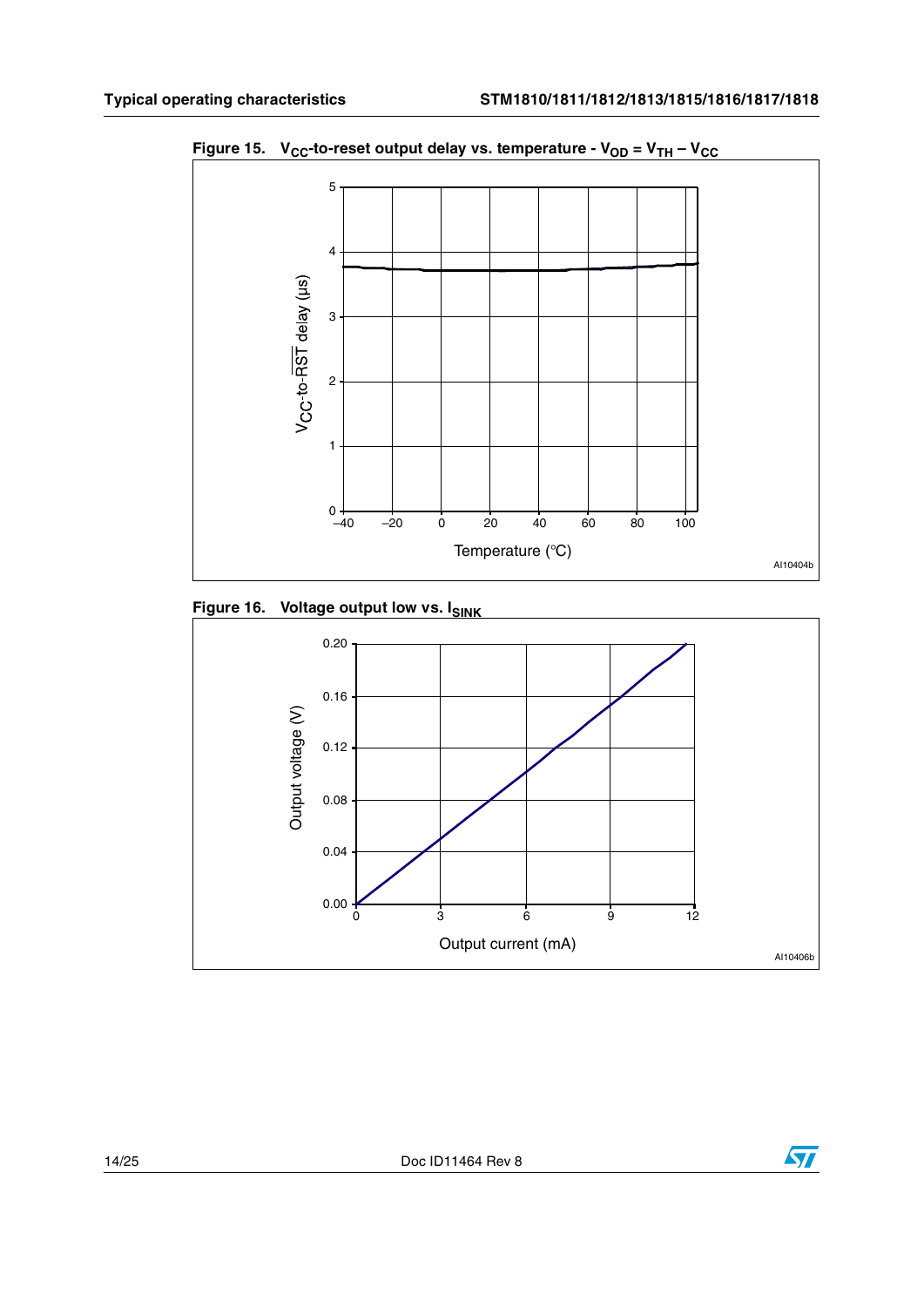

<span id="page-14-0"></span>Figure 17. Voltage output high vs. I<sub>SOURCE</sub>

<span id="page-14-1"></span>

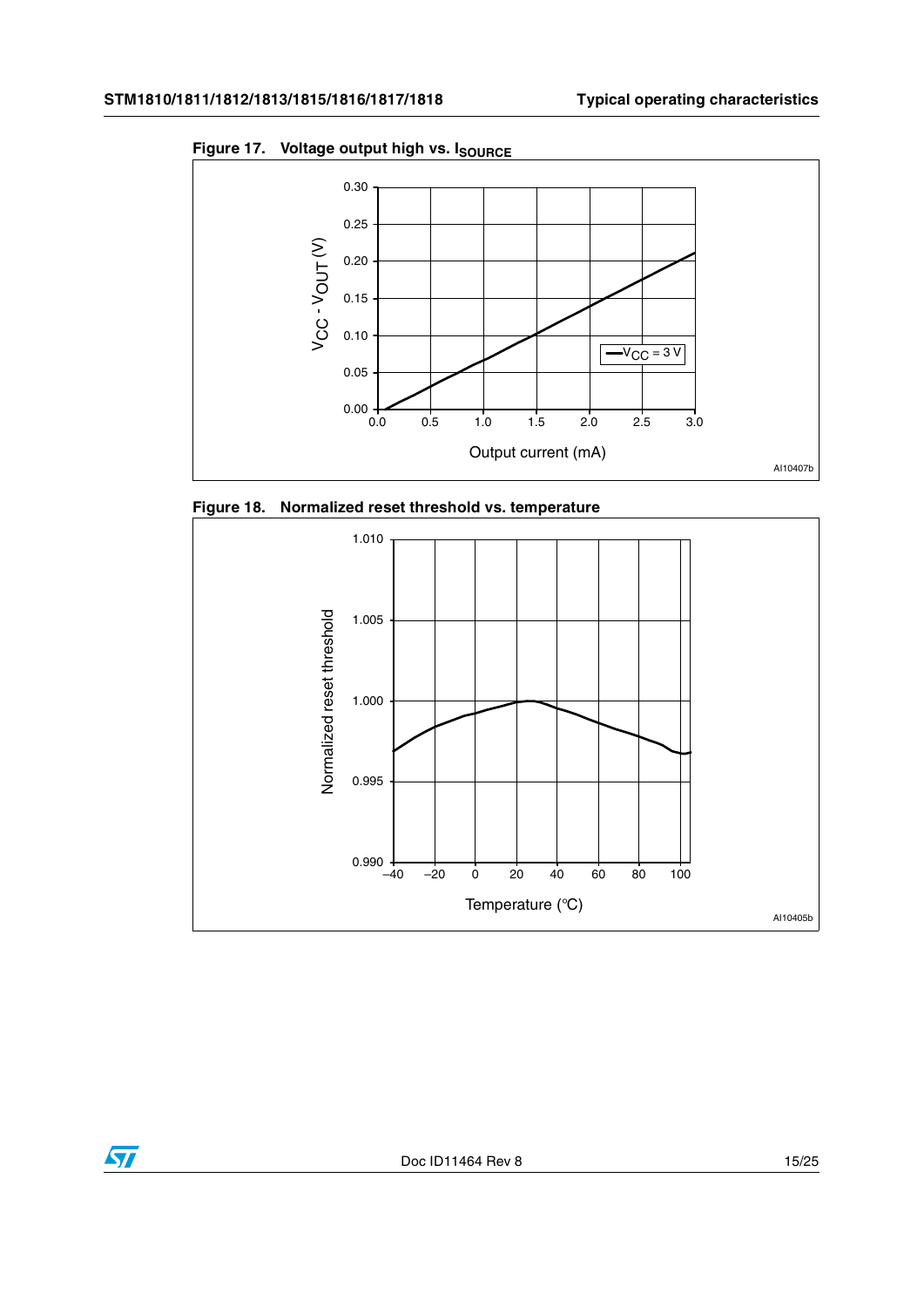

<span id="page-15-0"></span>**Figure 19. Max. transient duration NOT causing reset pulse vs. reset threshold overdrive**

1. Reset occurs above the line.



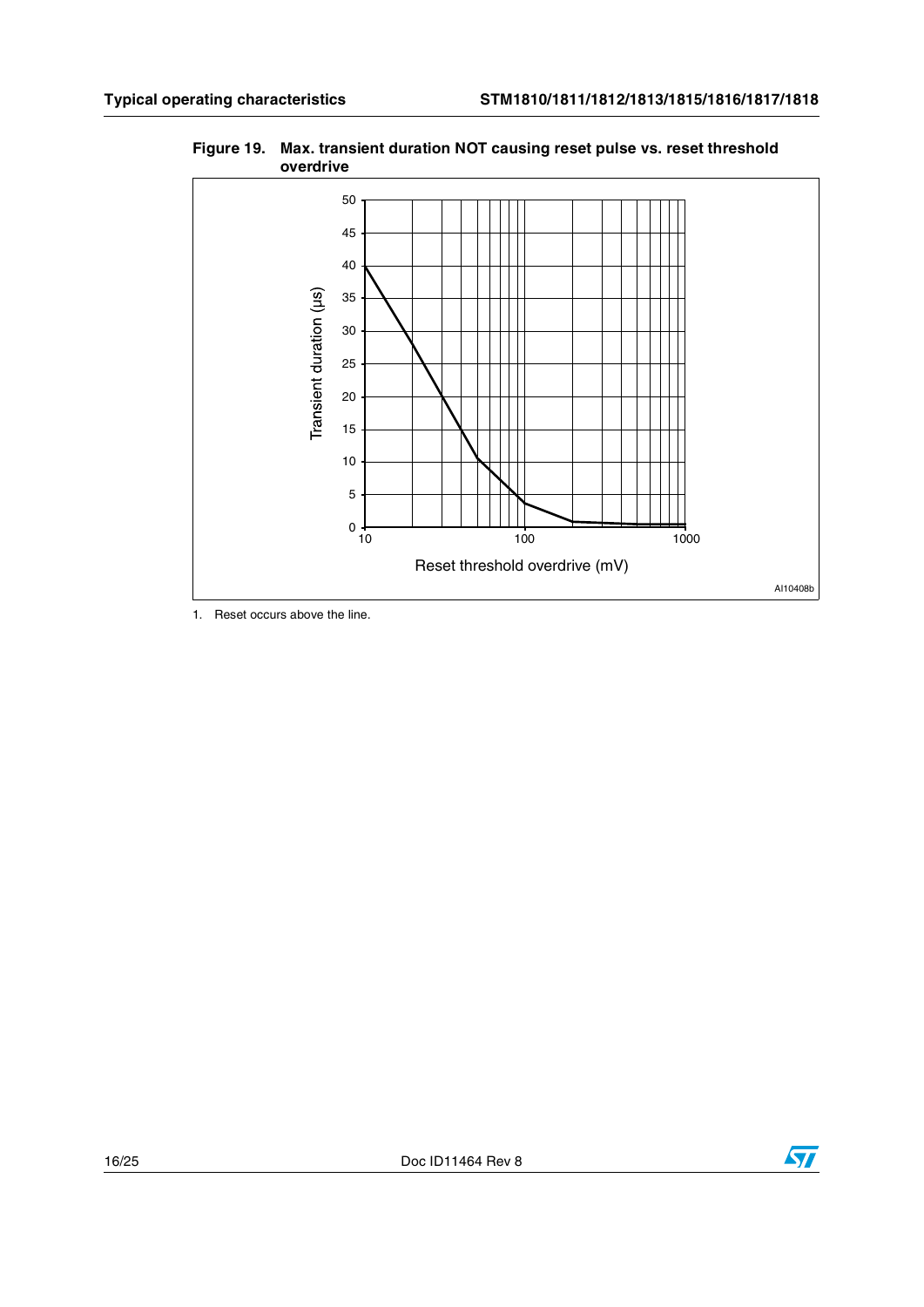## <span id="page-16-0"></span>**4 Maximum rating**

Stressing the device above the rating listed in *[Table 7](#page-16-1)* may cause permanent damage to the device. These are stress ratings only and operation of the device at these or any other conditions above those indicated in the "Operating" sections of this specification is not implied. Exposure to absolute maximum rating conditions for extended periods may affect device reliability. Refer also to the STMicroelectronics™ "SURE Program" and other relevant quality documents.

| Symbol                    | <b>Parameter</b>                       | Value                   | Unit |
|---------------------------|----------------------------------------|-------------------------|------|
| $\mathsf{T}_{\text{STG}}$ | Storage temperature ( $V_{CC}$ Off)    | $-55$ to 150            | °C   |
| $T_{SLD}^{(1)}$           | Lead solder temperature for 10 seconds | 260                     | °C   |
| $V_{1O}$                  | Input or output voltage                | $-0.3$ to $V_{CC}$ +0.3 | v    |
| $V_{CC}$                  | Supply voltage                         | $-0.3$ to $7.0$         | v    |
| οl                        | Output current                         | 20                      | mA   |
| P <sub>D</sub>            | Power dissipation                      | 320                     | mW   |

<span id="page-16-1"></span>Table 7. **Absolute maximum ratings** 

1. Reflow at peak temperature of 255 °C to 260 °C for < 30 seconds (total thermal budget not to exceed 180 °C for between 90 to 150 seconds).

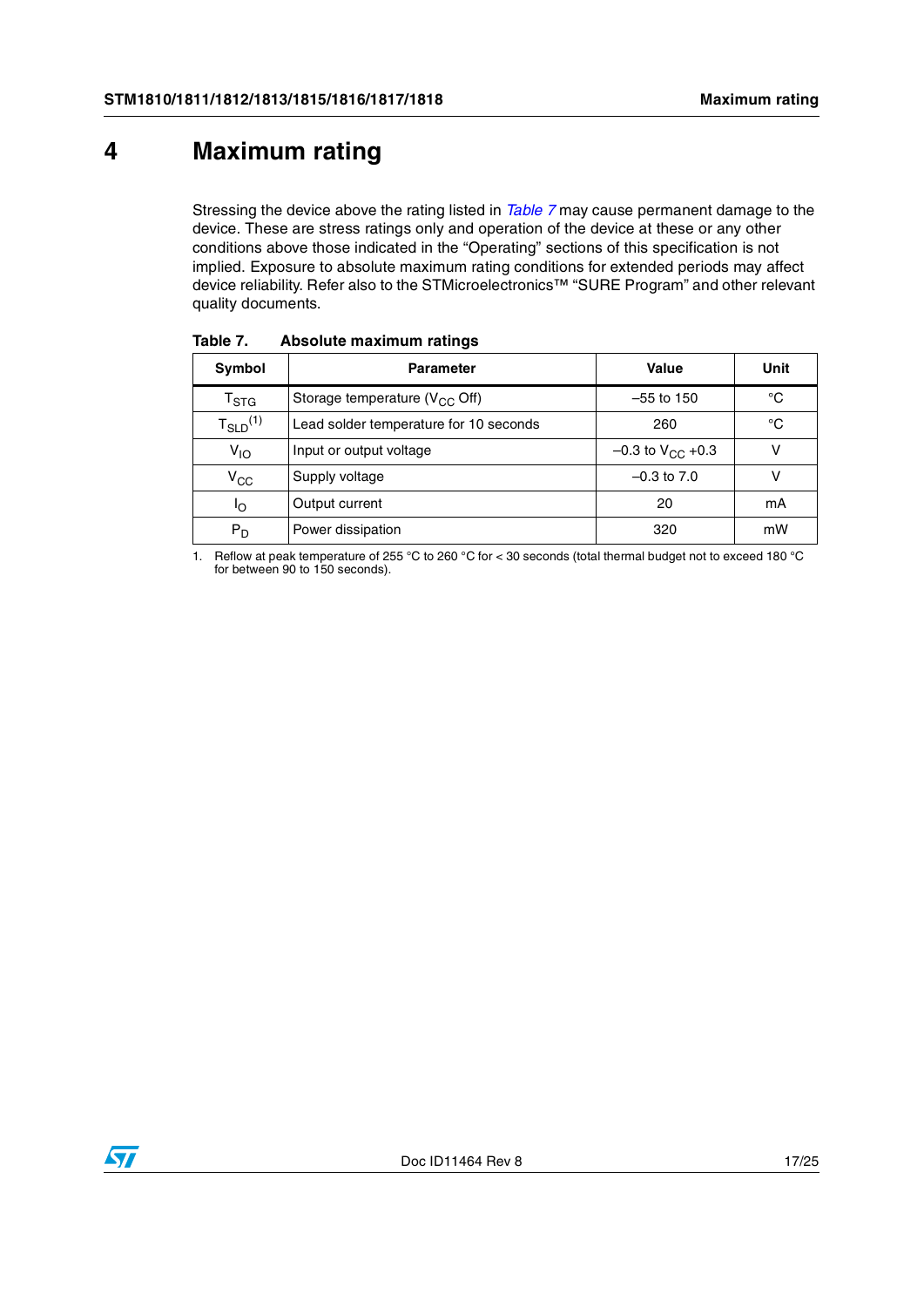## <span id="page-17-0"></span>**5 DC and AC parameters**

This section summarizes the operating measurement conditions, and the DC and AC characteristics of the device. The parameters in the DC and AC characteristics tables that follow, are derived from tests performed under the measurement conditions summarized in *[Table 8](#page-17-1)*. Designers should check that the operating conditions in their circuit match the operating conditions when relying on the quoted parameters.

| Tapic o.<br><u>Uperating and AC measurement conditions</u> |                            |      |
|------------------------------------------------------------|----------------------------|------|
| <b>Parameter</b>                                           | STM1810 - 1818             | Unit |
| $V_{CC}$ supply voltage                                    | 1.0 to $5.5$               |      |
| Ambient operating temperature $(T_{\Delta})$               | $-40$ to 105               | °C   |
| Input rise and fall times                                  | $\leq 5$                   | ns   |
| Input pulse voltages                                       | 0.2 to 0.8 $V_{\text{CC}}$ |      |
| Input and output timing ref. voltages                      | 0.3 to 0.7 $V_{\text{CC}}$ |      |

#### <span id="page-17-1"></span>Toble 8 **Table 8. Operating and AC measurement conditions**

<span id="page-17-2"></span>



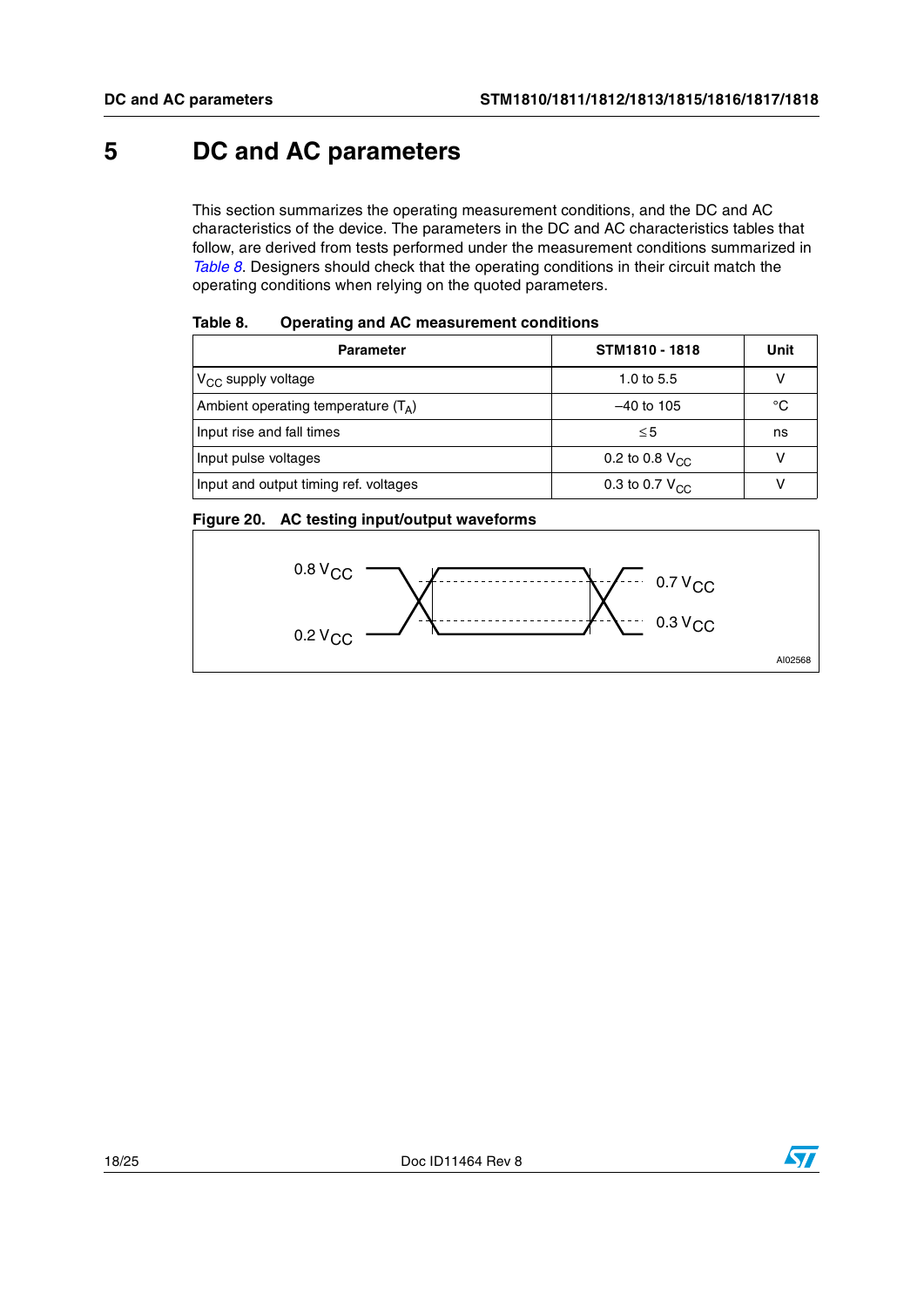| Sym.               | Alter-<br>native        | <b>Description</b>                          | Test condition <sup>(1)</sup>                                                                          |                 | Min.               | Typ.                                 | Max. | Unit       |
|--------------------|-------------------------|---------------------------------------------|--------------------------------------------------------------------------------------------------------|-----------------|--------------------|--------------------------------------|------|------------|
|                    |                         | Operating voltage                           | $T_A = 0$ to +105 °C                                                                                   |                 | 1.0                |                                      | 5.5  | V          |
| $V_{CC}$           |                         |                                             | $T_A = -40$ to +105 °C                                                                                 |                 | 1.2                |                                      | 5.5  | $\vee$     |
| $I_{\rm CC}$       |                         | V <sub>CC</sub> supply current              | $V_{CC}$ = 3.6 V, no load                                                                              |                 |                    | 4                                    | 10   | μA         |
|                    |                         |                                             | $V_{CC}$ = 5.5 V, no load                                                                              |                 |                    | 9                                    | 16   | μA         |
| $V_{\text{IH}}$    |                         | Input high voltage                          | STM1813/1818 only                                                                                      |                 | 0.7<br>$V_{CC}$    |                                      |      | v          |
| $V_{IL}$           |                         | Input low voltage                           | STM1813/1818 only                                                                                      |                 |                    |                                      | 0.4  | V          |
| $V_{OH}$           |                         | Output high voltage                         | $0 < I_{OH} < 500 \mu A$                                                                               |                 | $V_{CC}$<br>$-0.5$ | $\mathsf{V}_{\mathsf{CC}}$<br>$-0.1$ |      | V          |
|                    |                         | RST output source current                   | $V_{CC}$ $\geq$ $V_{RST}$ (max.), reset not asserted<br>(STM1810/STM1815)                              |                 |                    | 350                                  |      | μA         |
| $I_{OH}$           |                         | RST output source current                   | $V_{CC} \leq V_{RST}$ (min.), reset asserted<br>(STM1812/STM1817)                                      |                 |                    | 350                                  |      | μA         |
| $I_{OL}$           |                         | RST output sink current                     | $V_{CC} \geq 2.7$ V, reset asserted,<br>$V_{\text{OUT}} = 0.4 V$<br>(STM1810/1811/1813/1815/1816/1818) |                 | 10                 |                                      |      | mA         |
|                    |                         | RST output sink current                     | $V_{CC} \geq 2.7$ V, reset not asserted,<br>$V_{\text{OUT}} = 0.4 \text{ V}, (STM1812/1817)$           | 10              |                    |                                      | mA   |            |
| $C_{OUT}$          |                         | Output capacitance <sup>(2)</sup>           |                                                                                                        |                 |                    |                                      | 10   | рF         |
|                    | <b>Reset thresholds</b> |                                             |                                                                                                        |                 |                    |                                      |      |            |
|                    |                         | Reset threshold                             | 25 °C<br>STM181xL                                                                                      |                 |                    | 4.62                                 |      | V          |
|                    |                         |                                             |                                                                                                        | -40 to 105 °C   | 4.50               |                                      | 4.75 | V          |
|                    |                         |                                             | STM181xM                                                                                               | 25 °C           |                    | 4.37                                 |      | V          |
|                    |                         |                                             |                                                                                                        | $-40$ to 105 °C | 4.25               |                                      | 4.49 | $\vee$     |
| $V_{RST}$          |                         |                                             | STM181xT                                                                                               | 25 °C           |                    | 3.06                                 |      | V          |
|                    |                         |                                             |                                                                                                        | $-40$ to 105 °C | 2.98               |                                      | 3.15 | v          |
|                    |                         |                                             | STM181xS                                                                                               | 25 °C           |                    | 2.88                                 |      | $\vee$     |
|                    |                         |                                             |                                                                                                        | $-40$ to 105 °C | 2.80               |                                      | 2.97 | V          |
|                    |                         |                                             | STM181xR                                                                                               | 25 °C           |                    | 2.55                                 |      | V          |
|                    |                         |                                             |                                                                                                        | -40 to 105 °C   | 2.47               |                                      | 2.64 | V          |
| $t_{\mathsf{RD}}$  |                         | $V_{CC}$ to RST delay                       | $V_{CC}$ = ( $V_{TH}$ + 100 mV) falling to<br>$(VTH - 200$ mV)                                         |                 |                    | $\overline{c}$                       | 5    | μs         |
|                    | $t_{rec}$               | RST pulse width                             | V <sub>CC</sub> Rising                                                                                 |                 | 100                | 150                                  | 200  | ms         |
|                    |                         | Push-button reset detect (STM1813, STM1818) |                                                                                                        |                 |                    |                                      |      |            |
| $t_{PB}$           |                         | Push-button detect to RST                   | STM1813/1818                                                                                           |                 | $1.5$              |                                      |      | μs         |
| <sup>t</sup> PBRST |                         | Push-button RST time-out                    | From rising edge                                                                                       |                 | 100                | 150                                  | 200  | ms         |
|                    |                         | Internal pull-up resistance                 |                                                                                                        | STM1811/1816    |                    | 5.5                                  | 7.5  | kΩ         |
|                    |                         |                                             | STM1813/1818                                                                                           |                 | 3.1                | 5.5                                  | 7.5  | k $\Omega$ |

<span id="page-18-0"></span>**Table 9. DC and AC characteristics**

1. Valid for ambient operating temperature:  $T_A = -40 °C$  to 105 °C; V<sub>CC</sub> = 1.2 V to 5.5 V (except where noted).

2. The STM1811/1813/1816/1818 have an internal pull-up resistor which may sink 1 mA of current.

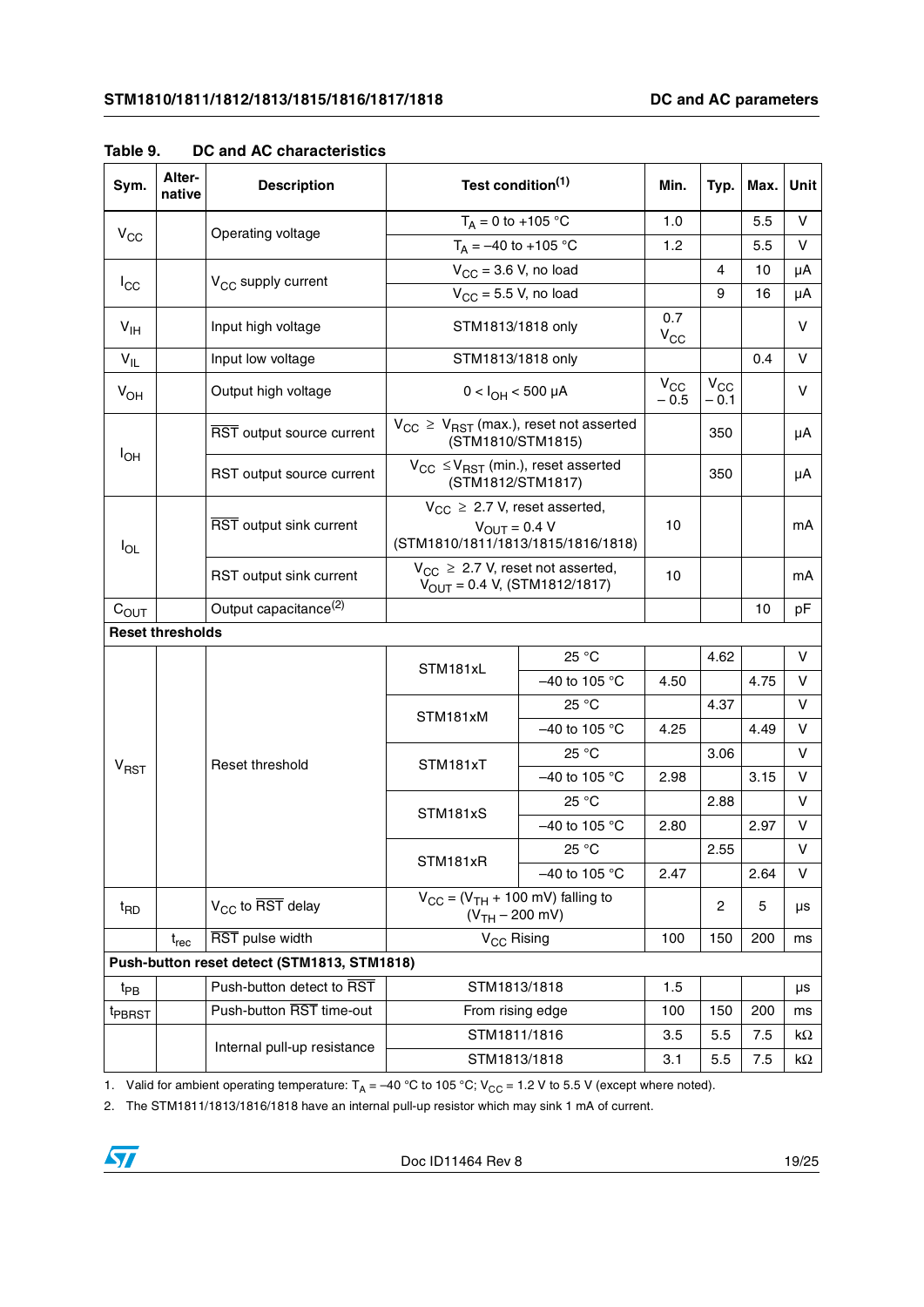## <span id="page-19-0"></span>**6 Package mechanical**

## <span id="page-19-1"></span>**6.1 ECOPACK®**

In order to meet environmental requirements, ST offers these devices in different grades of ECOPACK<sup>®</sup> packages, depending on their level of environmental compliance. ECOPACK<sup>®</sup> specifications, grade definitions and product status are available at: *[www.st.com](http://www.st.com)*. ECOPACK® is an ST trademark.



<span id="page-19-2"></span>**Figure 21. SOT23-3 – 3-lead small outline transistor package outline**

1. Drawing is not to scale.

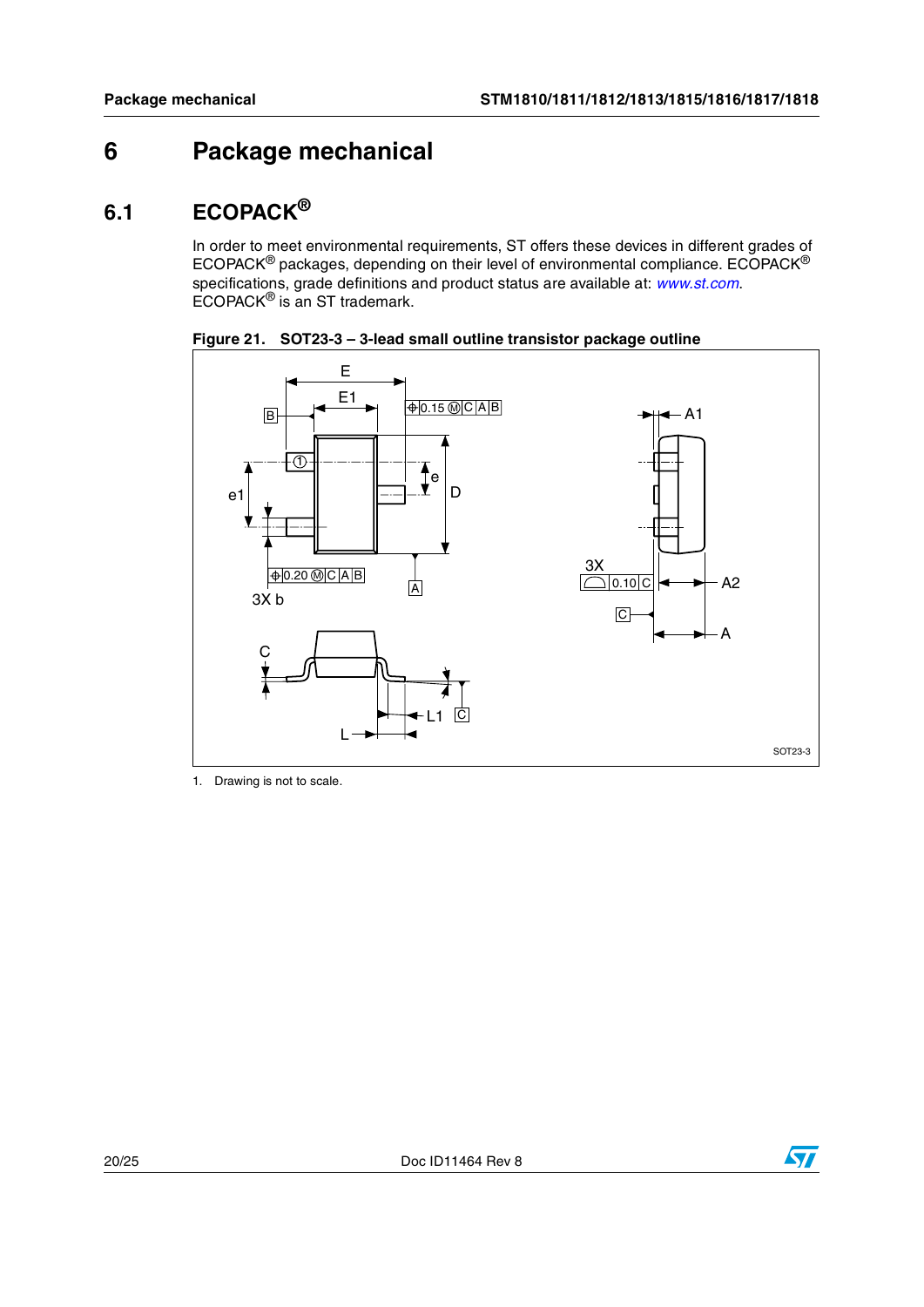| Symbol         | mm   |             |             | inches |             |             |
|----------------|------|-------------|-------------|--------|-------------|-------------|
|                | Typ. | Min.        | Max.        | Typ.   | Min.        | Max.        |
| A              |      | 0.89        | 1.12        |        | 0.035       | 0.044       |
| A <sub>1</sub> |      | 0.01        | 0.10        |        | 0.001       | 0.004       |
| A <sub>2</sub> |      | 0.88        | 1.02        |        | 0.035       | 0.042       |
| b              |      | 0.30        | 0.50        |        | 0.012       | 0.020       |
| $\mathsf C$    |      | 0.08        | 0.20        |        | 0.003       | 0.008       |
| D              |      | 2.80        | 3.04        |        | 0.110       | 0.120       |
| E              |      | 2.10        | 2.64        |        | 0.083       | 0.104       |
| E <sub>1</sub> |      | 1.20        | 1.40        |        | 0.047       | 0.055       |
| e              |      | 0.89        | 1.03        |        | 0.035       | 0.041       |
| e1             |      | 1.78        | 2.05        |        | 0.070       | 0.081       |
| L              | 0.54 |             |             | 0.021  |             |             |
| L1             |      | 0.40        | 0.60        |        | 0.016       | 0.024       |
| Q              |      | $0^{\circ}$ | $8^{\circ}$ |        | $0^{\circ}$ | $8^{\circ}$ |
| N              |      | 3           |             |        | 3           |             |

<span id="page-20-0"></span>**Table 10. SOT23-3 – 3-lead small outline transistor package mechanical data**

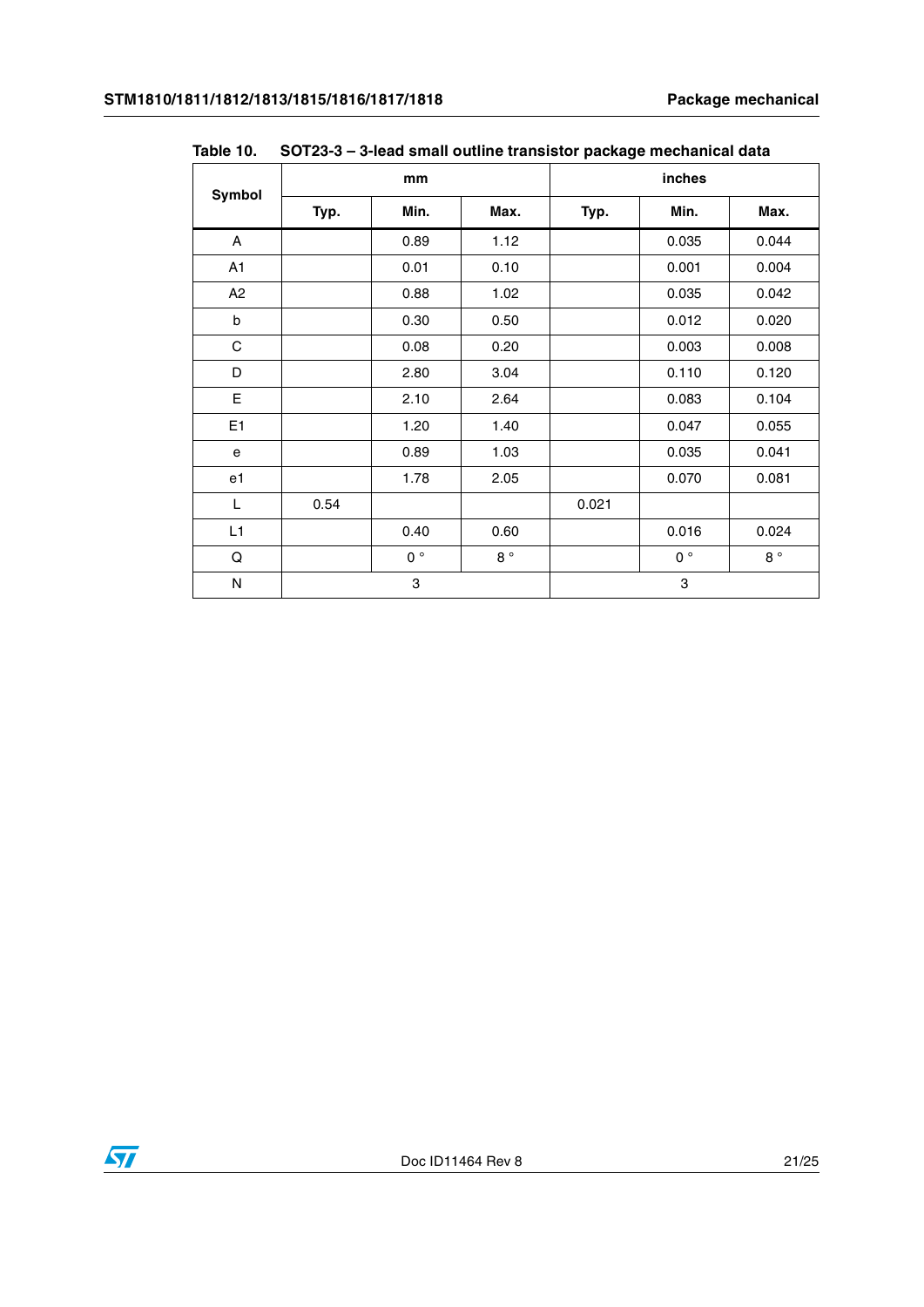## <span id="page-21-0"></span>**7 Part numbering**

<span id="page-21-1"></span>

| <b>Example</b>                                 | STM1810<br>L | WX. | $\overline{7}$ | F |
|------------------------------------------------|--------------|-----|----------------|---|
|                                                |              |     |                |   |
| Device type                                    |              |     |                |   |
| STM181x                                        |              |     |                |   |
| <b>Reset threshold voltage</b>                 |              |     |                |   |
| STM1810 - 1813                                 |              |     |                |   |
| L = $V_{RST}$ = 4.50 V to 4.75 V (4.62 V typ.) |              |     |                |   |
| $M = V_{RST} = 4.25$ V to 4.49 V (4.37 V typ.) |              |     |                |   |
| STM1815 - 1818                                 |              |     |                |   |
| $T = V_{RST} = 2.98$ V to 3.15 V (3.06 V typ.) |              |     |                |   |
| $S = V_{RST} = 2.80$ V to 2.97 V (2.88 V typ.) |              |     |                |   |
| R = $V_{RST}$ = 2.47 V to 2.64 V (2.55 V typ.) |              |     |                |   |
| Package                                        |              |     |                |   |
| $WX =$ SOT23-3                                 |              |     |                |   |
| <b>Temperature range</b>                       |              |     |                |   |
| $7 = -40$ to 105 °C                            |              |     |                |   |

F = ECOPACK package, tape and reel

*Note: Contact the local ST sales office for availability.*

For other options, or for more information on any aspect of this device, please contact the ST Sales Office nearest you.

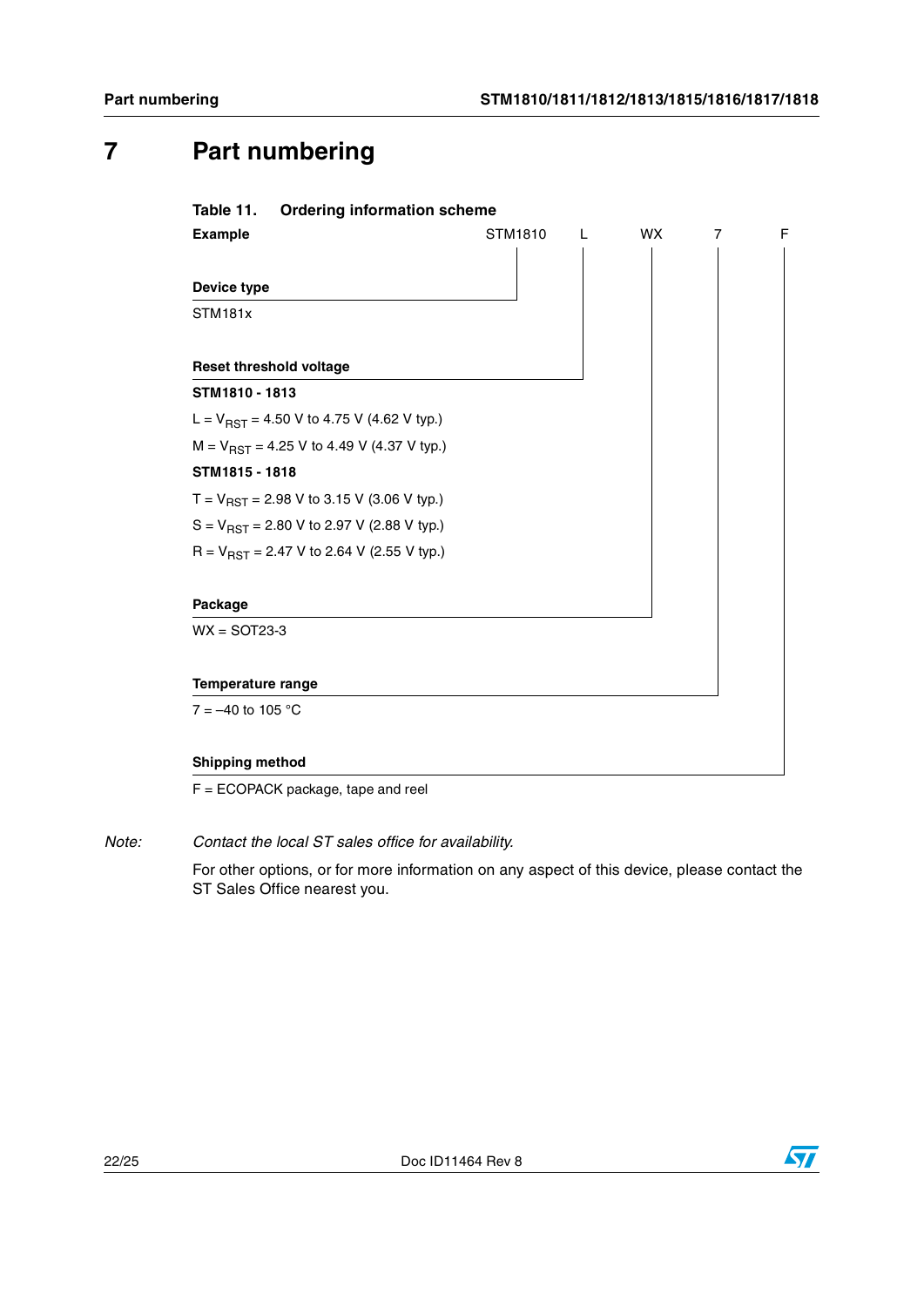| Part number     | <b>Reset threshold</b> | Output         | Topside marking <sup>(1)</sup> |
|-----------------|------------------------|----------------|--------------------------------|
| <b>STM1810L</b> | 4.62 V                 | Push-pull RST  | 9AAx                           |
| <b>STM1810M</b> | 4.37 V                 | Push-pull RST  | 9ABx                           |
| <b>STM1811L</b> | 4.62 V                 | Open-drain RST | 9AHx                           |
| <b>STM1811M</b> | 4.37 V                 | Open-drain RST | 9AJx                           |
| <b>STM1812L</b> | 4.62 V                 | Push-pull RST  | 9AQx                           |
| <b>STM1812M</b> | 4.37 V                 | Push-pull RST  | 9ARx                           |
| <b>STM1813L</b> | 4.62 V                 | Open-drain RST | 9AXx                           |
| <b>STM1813M</b> | 4.37 V                 | Open-drain RST | 9AYx                           |
| <b>STM1815T</b> | 3.06 V                 | Push-pull RST  | 9BGx                           |
| <b>STM1815S</b> | 2.88 V                 | Push-pull RST  | 9BHx                           |
| <b>STM1815R</b> | 2.55V                  | Push-pull RST  | 9BJx                           |
| <b>STM1816T</b> | 3.06 V                 | Open-drain RST | 9BPx                           |
| <b>STM1816S</b> | 2.88 V                 | Open-drain RST | 9BQx                           |
| <b>STM1816R</b> | 2.55 V                 | Open-drain RST | 9BRx                           |
| <b>STM1817T</b> | 3.06 V                 | Push-pull RST  | 9BWx                           |
| <b>STM1817S</b> | 2.88 V                 | Push-pull RST  | 9BXx                           |
| <b>STM1817R</b> | 2.55V                  | Push-pull RST  | 9BYx                           |
| <b>STM1818T</b> | 3.06 V                 | Open-drain RST | 9CDx                           |
| <b>STM1818S</b> | 2.88 V                 | Open-drain RST | 9CEx                           |
| <b>STM1818R</b> | 2.55V                  | Open-drain RST | 9CFx                           |

#### <span id="page-22-0"></span>Table 12. **Marking description**

1.  $x =$  letter assigned to indicate assembly work week (i.e.,  $A = WW01$  and WW02,  $B = WW03$  and WW04,  $C = WW05$  and WW06...,  $Z = WW51$ , WW52, and WW53).

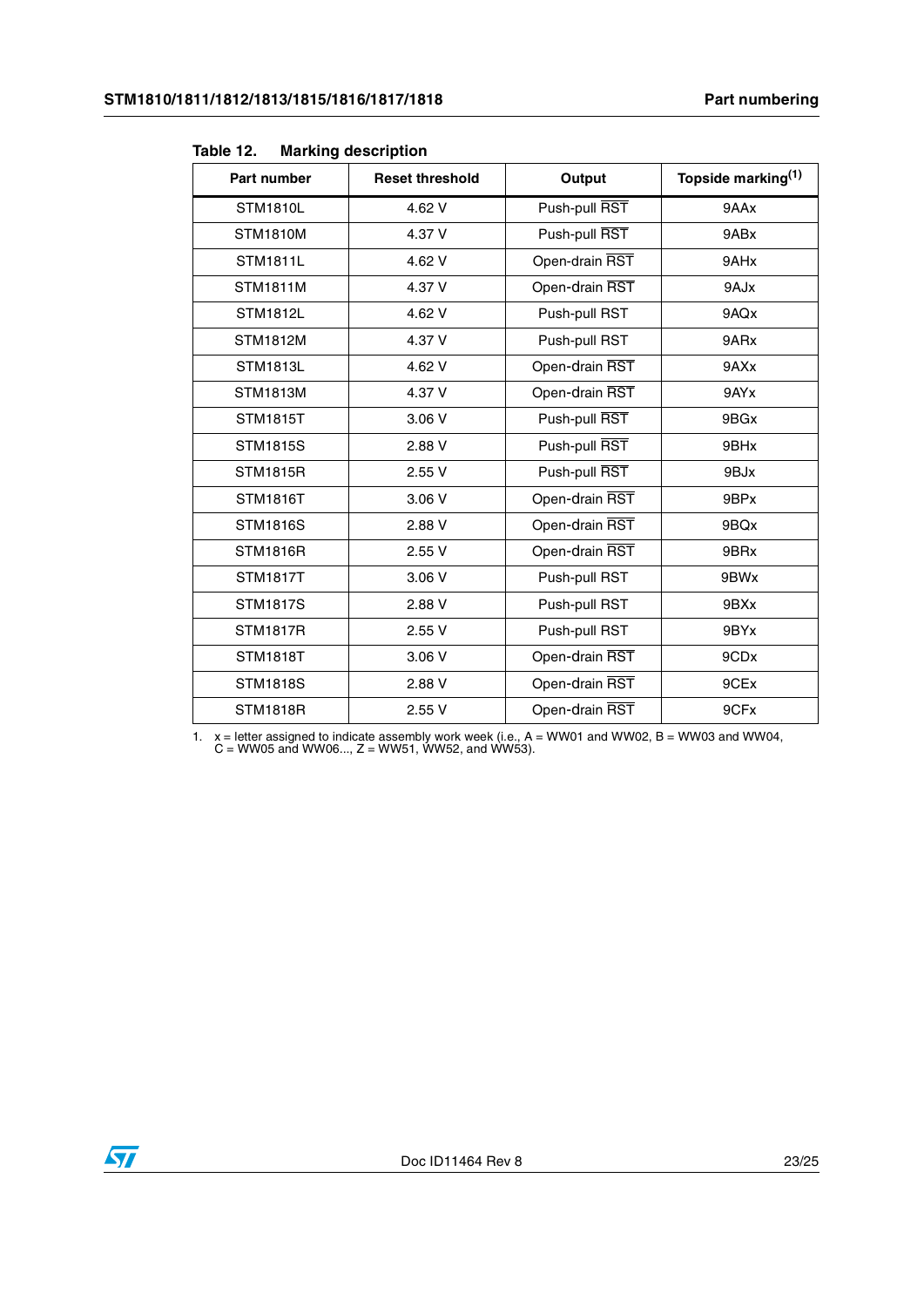# <span id="page-23-0"></span>**8 Revision history**

| <b>Date</b> | <b>Revision</b> | <b>Changes</b>                                                                                                                                                     |
|-------------|-----------------|--------------------------------------------------------------------------------------------------------------------------------------------------------------------|
| 26-Aug-04   | 1.0             | First Issue.                                                                                                                                                       |
| 05-Oct-04   | 2.0             | Update reset characteristics, add typical graphs, remove SC70<br>references (Figure, 1, 3, 6, 10, 11, 13, 14, 15, 16, 17, 18, 19; and 20,<br>Table 9, 11, and 12). |
| 19-Nov-04   | 3.0             | Update dimensions (Table 10).                                                                                                                                      |
| 07-Dec-04   | 4.0             | Remove some voltage options ( <i>Table 1, 10, 11,</i> and 12).                                                                                                     |
| 29-Jun-05   | 5.0             | Temperature range change ( <i>Figure 13, 14, 15</i> , and <i>18, Table 8, 9</i> , and<br>$11$ .                                                                    |
| 11-Oct-05   | 6.0             | Update typical operating characteristics, Lead-free text ( <i>Figure 13, 14</i> ,<br>15, 16, 17, 18, and 19; Table 11, and 12).                                    |
| 28-Aug-2007 | $\overline{7}$  | Document reformatted.<br>Update Table 12.                                                                                                                          |
| 02-Sep-2010 | 8               | Document reformatted, updated Section 6.1: ECOPACK <sup>®</sup> , corrected<br>typo in Table 9, Table 11 and Table 12.                                             |

<span id="page-23-1"></span>Table 13. **Document revision history**